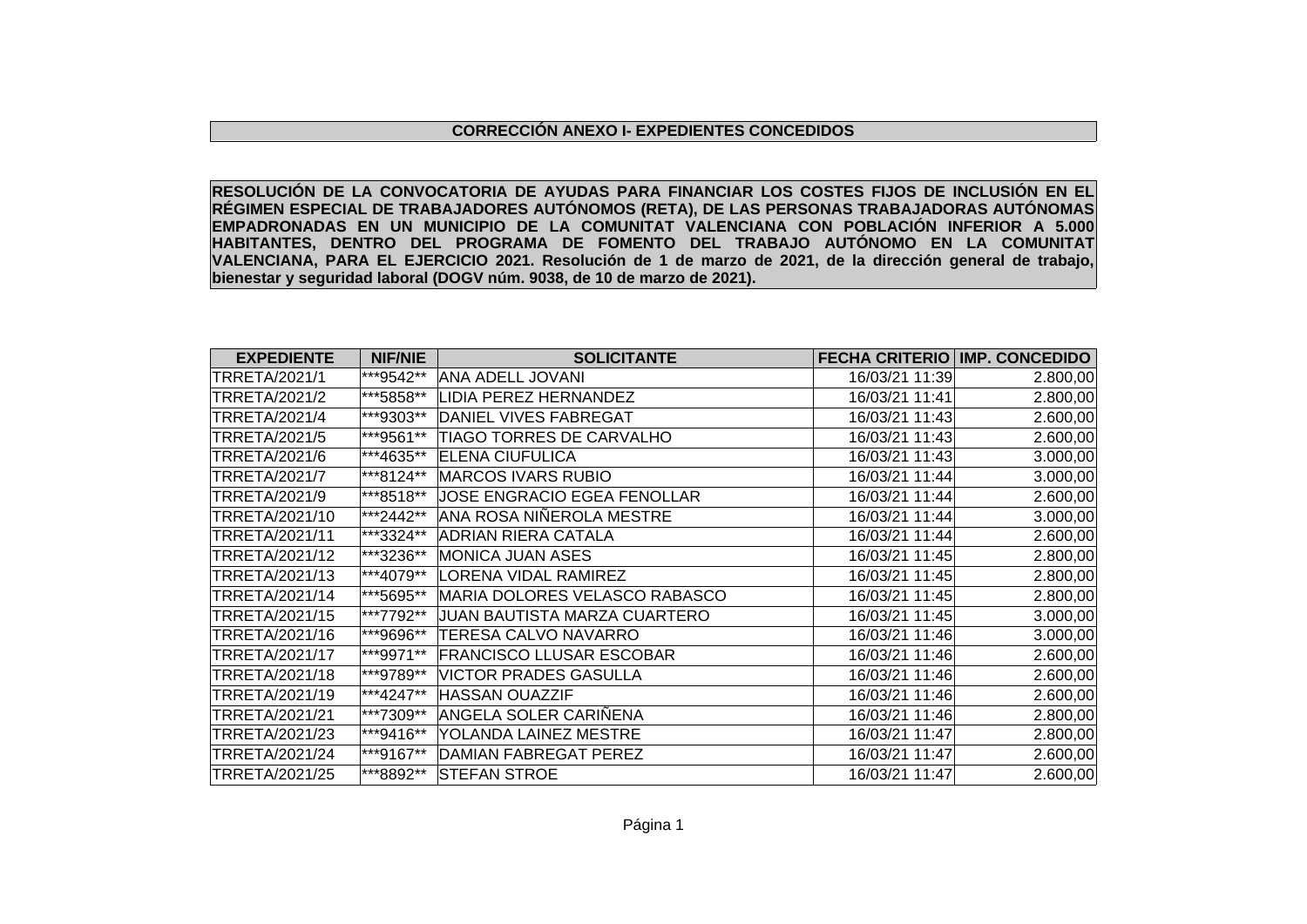| <b>EXPEDIENTE</b>     | <b>NIF/NIE</b> | <b>SOLICITANTE</b>                 |                | <b>FECHA CRITERIO IMP. CONCEDIDO</b> |
|-----------------------|----------------|------------------------------------|----------------|--------------------------------------|
| TRRETA/2021/26        | ***8822**      | <b>SILVIA GARCIA GIMENEZ</b>       | 16/03/21 11:48 | 2.800,00                             |
| TRRETA/2021/27        | ***5752**      | <b>ISABEL GRIÑÁN MORA</b>          | 16/03/21 11:48 | 2.800,00                             |
| TRRETA/2021/28        | ***2014**      | <b>ANTONI DOMINGUEZ LLINARES</b>   | 16/03/21 11:48 | 2.600,00                             |
| TRRETA/2021/29        | ***4618**      | <b>SERGIO ROYO GIMENO</b>          | 16/03/21 11:48 | 2.600,00                             |
| TRRETA/2021/30        | ***9265**      | <b>ANA BELTRAN PORCAR</b>          | 16/03/21 11:48 | 2.800,00                             |
| TRRETA/2021/31        | ***4466**      | TOMAS VICENTE IBAÑEZ PORTER        | 16/03/21 11:48 | 3.000,00                             |
| TRRETA/2021/32        | ***3911**      | JOSE ANTONIO VALDES HERNANDEZ      | 16/03/21 11:49 | 2.600,00                             |
| TRRETA/2021/33        | ***5947**      | <b>MARIA CARMEN RIPOLLES MOLES</b> | 16/03/21 11:49 | 3.000,00                             |
| TRRETA/2021/35        | ***9778**      | <b>STEFAN GABARDA SANCHO</b>       | 16/03/21 11:49 | 2.600,00                             |
| TRRETA/2021/36        | ***9185**      | MARIA NELIDA LANGA CODINA          | 16/03/21 11:49 | 2.800,00                             |
| TRRETA/2021/37        | ***9336**      | GUADALUPE MUÑOZ GRAMAGE            | 16/03/21 11:49 | 2.800,00                             |
| TRRETA/2021/38        | ***5419**      | <b>ADRIAN NICOLAE CALIN</b>        | 16/03/21 11:49 | 2.600,00                             |
| TRRETA/2021/39        | ***4428**      | <b>MIREIA PAVIA BENETO</b>         | 16/03/21 11:50 | 2.800,00                             |
| TRRETA/2021/40        | ***3552**      | <b>BERNARDO ESTEVE MONTANER</b>    | 16/03/21 11:50 | 2.600,00                             |
| TRRETA/2021/43        | ***6550**      | JOSE ANTONIO MADRID LUNA           | 16/03/21 11:51 | 2.600,00                             |
| TRRETA/2021/46        | ***1875**      | JUAN MIGUEL CASTELLS CANTO         | 16/03/21 11:51 | 3.000,00                             |
| TRRETA/2021/47        | ***8249**      | LUIS FELIPE ZAMBRANO VERA          | 16/03/21 11:52 | 2.600,00                             |
| TRRETA/2021/48        | ***7200**      | <b>GUSTAVO ARTES GARCIA</b>        | 16/03/21 11:52 | 3.000,00                             |
| TRRETA/2021/49        | ***2485**      | <b>DAVID RICO ESCRIVA</b>          | 16/03/21 11:52 | 2.600,00                             |
| TRRETA/2021/52        | ***8533**      | SORAIA LLORENS BORREDA             | 16/03/21 11:52 | 2.800,00                             |
| TRRETA/2021/54        | ***6259**      | <b>RAUL CASTRO JIMENEZ</b>         | 16/03/21 11:53 | 2.600,00                             |
| TRRETA/2021/56        | ***5514**      | JORGE NAVARRO GARCIA               | 16/03/21 11:53 | 2.600,00                             |
| TRRETA/2021/59        | ***2882**      | <b>MIRELA STOICA</b>               | 16/03/21 11:53 | 2.800,00                             |
| TRRETA/2021/65        | ***9087**      | <b>TANJA HERRMANN</b>              | 16/03/21 11:55 | 3.000,00                             |
| TRRETA/2021/66        | ***1077**      | INMACULADA ROYO TALLADA            | 16/03/21 11:55 | 2.800,00                             |
| TRRETA/2021/67        | ***8768**      | JUAN MANUEL SANCHO FORNER          | 16/03/21 11:56 | 3.000,00                             |
| TRRETA/2021/68        | ***0169**      | <b>RUBEN RODA SEGARRA</b>          | 16/03/21 11:56 | 2.600,00                             |
| TRRETA/2021/69        | ***8535**      | <b>ENRIQUETA RODA PORCAR</b>       | 16/03/21 11:56 | 3.000,00                             |
| TRRETA/2021/70        | ***2097**      | <b>CARMEN MONFORT FABREGAT</b>     | 16/03/21 11:56 | 3.000,00                             |
| TRRETA/2021/71        | ***7585**      | JUAN LUIS FELIS CUTANDA            | 16/03/21 11:56 | 2.600,00                             |
| TRRETA/2021/72        | ***3313**      | <b>JAIME CANET PRATS</b>           | 16/03/21 11:56 | 2.600,00                             |
| TRRETA/2021/73        | ***9917**      | SHEILA AMELA FELIPE                | 16/03/21 11:56 | 2.800,00                             |
| <b>TRRETA/2021/74</b> | ***5433**      | JOSE COLLADO GIMENEZ               | 16/03/21 11:57 | 3.000,00                             |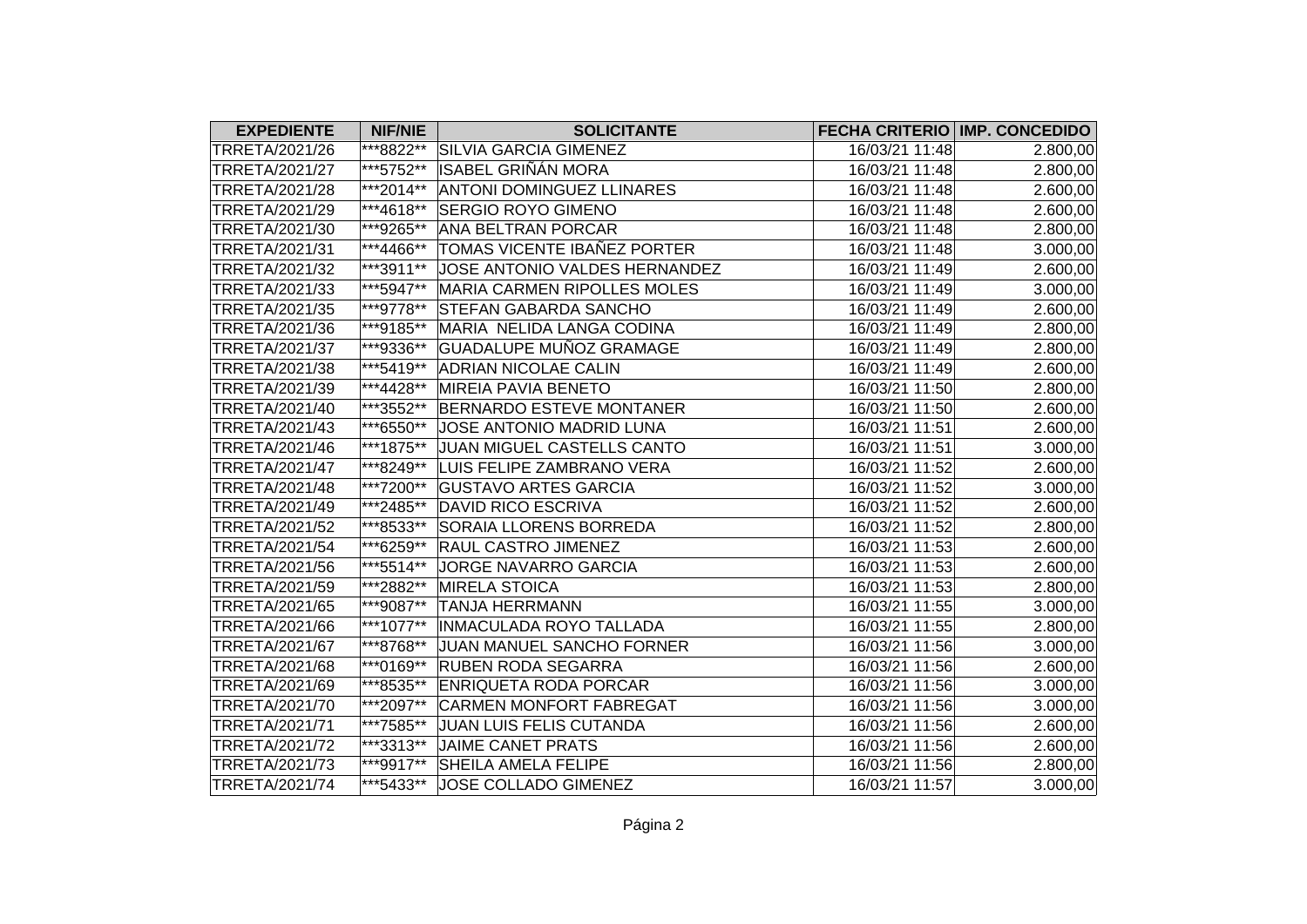| <b>EXPEDIENTE</b>     | <b>NIF/NIE</b> | <b>SOLICITANTE</b>                   |                | FECHA CRITERIO IMP. CONCEDIDO |
|-----------------------|----------------|--------------------------------------|----------------|-------------------------------|
| TRRETA/2021/75        | ***6926**      | MATIAS EZEQUIEL CARRANZA             | 16/03/21 11:57 | 2.600,00                      |
| TRRETA/2021/77        | ***0305**      | MONTSERRAT FRANCES RICHARTE          | 16/03/21 11:57 | 3.000,00                      |
| TRRETA/2021/79        | ***9707**      | JOSE DOMINGO GARCIA CANET            | 16/03/21 11:58 | 3.000,00                      |
| TRRETA/2021/80        | $ ***1459**$   | MARIA RAFAELA SANZ BATALLER          | 16/03/21 11:59 | 3.000,00                      |
| TRRETA/2021/83        | ***3877**      | ISMAEL SANCHEZ VAZQUEZ               | 16/03/21 11:59 | 3.000,00                      |
| <b>TRRETA/2021/84</b> | ***7130**      | JOSE VICENTE LOPEZ GIMENO            | 16/03/21 11:59 | 3.000,00                      |
| TRRETA/2021/85        | ***5137**      | <b>CARINA CARBO SANCHIS</b>          | 16/03/21 12:00 | 2.800,00                      |
| TRRETA/2021/86        | ***8911**      | <b>JAVIER SANZ MIRA</b>              | 16/03/21 12:00 | 2.600,00                      |
| TRRETA/2021/87        | ***9274**      | <b>VICTOR TORMO MORA</b>             | 16/03/21 12:00 | 2.600,00                      |
| TRRETA/2021/88        | ***5644**      | <b>MIREIA SERRA MELIA</b>            | 16/03/21 12:00 | 2.800,00                      |
| TRRETA/2021/89        | ***6819**      | MARIA SOLEDAD PLANES MARTINEZ        | 16/03/21 12:00 | 3.000,00                      |
| TRRETA/2021/91        | ***4022**      | <b>ROSA ELENA CALVO NAVARRO</b>      | 16/03/21 12:01 | 2.800,00                      |
| TRRETA/2021/92        | ***5364**      | JOSE GONZALEZ VIDAL                  | 16/03/21 12:01 | 2.600,00                      |
| TRRETA/2021/94        | ***8491**      | JOSEFINA ADELL CASANOVA              | 16/03/21 12:01 | 3.000,00                      |
| TRRETA/2021/95        | ***9895**      | <b>MARIA SOLEDAD CENTELLES FOLCH</b> | 16/03/21 12:02 | 2.800,00                      |
| TRRETA/2021/96        | ***0005**      | JORGE SORIANO CORMA                  | 16/03/21 12:02 | 2.600,00                      |
| TRRETA/2021/98        | ***8976**      | <b>RUBEN GUARINOS PASCUAL</b>        | 16/03/21 12:03 | 2.600,00                      |
| TRRETA/2021/99        | ***2642**      | <b>ELISA USO ORTELLS</b>             | 16/03/21 12:04 | 2.800,00                      |
| TRRETA/2021/100       | $ ***0011**$   | <b>VIRGINIA LACOMBA TRUJILLO</b>     | 16/03/21 12:04 | 3.000,00                      |
| TRRETA/2021/102       | ***8963**      | <b>NAFI BARCA LAVEIDI</b>            | 16/03/21 12:04 | 2.600,00                      |
| TRRETA/2021/103       | ***8953**      | <b>ANTONIO LOPEZ BELLVIS</b>         | 16/03/21 12:04 | 2.600,00                      |
| TRRETA/2021/104       | ***2003**      | MIGUEL ANGEL FERRANDEZ VEGARA        | 16/03/21 12:04 | 3.000,00                      |
| TRRETA/2021/105       | ***0876**      | MANUEL FRANCISCO RICO ESCRIVA        | 16/03/21 12:04 | 3.000,00                      |
| TRRETA/2021/106       | ***0385**      | CONSUELO FATIMA ESTEVE GOMEZ         | 16/03/21 12:04 | 3.000,00                      |
| TRRETA/2021/107       | ***4826**      | ANDY JEAN MARIE ROBBERECHTS          | 16/03/21 12:05 | 2.600,00                      |
| TRRETA/2021/108       | ***7648**      | <b>ANTONIA MIRALLES LLOPIS</b>       | 16/03/21 12:05 | 3.000,00                      |
| TRRETA/2021/110       | ***8278**      | <b>ALICIA JULIAN ANDRES</b>          | 16/03/21 12:06 | 2.800,00                      |
| TRRETA/2021/111       | ***3168**      | <b>JUAN POQUET GASCON</b>            | 16/03/21 12:06 | 2.600,00                      |
| TRRETA/2021/112       | ***9910**      | <b>IOAN GREASIM</b>                  | 16/03/21 12:06 | 3.000,00                      |
| TRRETA/2021/114       | ***1470**      | <b>FELIX TOMAS FERRE</b>             | 16/03/21 12:06 | 3.000,00                      |
| TRRETA/2021/115       | ***3094**      | MARIA JESUS MELIA MANCEBO            | 16/03/21 12:06 | 2.800,00                      |
| TRRETA/2021/116       | ***7797**      | <b>VICENTE SALVADOR GARCIA POMER</b> | 16/03/21 12:06 | 3.000,00                      |
| TRRETA/2021/118       | ***0762**      | <b>RAFFAELE CANTATORE</b>            | 16/03/21 12:07 | 3.000,00                      |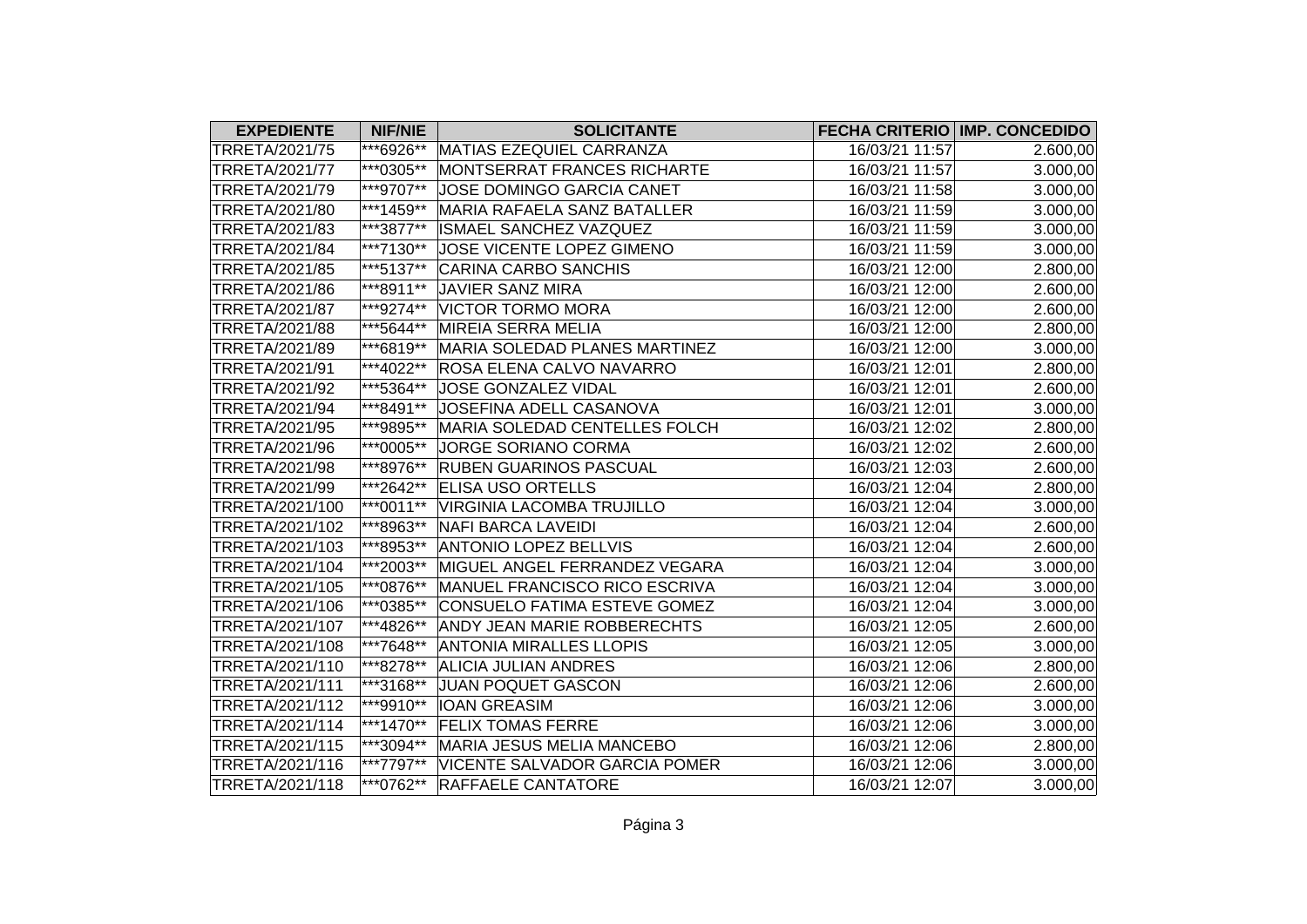| <b>EXPEDIENTE</b> | <b>NIF/NIE</b> | <b>SOLICITANTE</b>                |                | <b>FECHA CRITERIO IMP. CONCEDIDO</b> |
|-------------------|----------------|-----------------------------------|----------------|--------------------------------------|
| TRRETA/2021/119   | ***5669**      | <b>CARLA AVILA SAPENA</b>         | 16/03/21 12:07 | 2.800,00                             |
| TRRETA/2021/122   | ***1534**      | <b>MANUEL ATENCIA OLTRA</b>       | 16/03/21 12:08 | 3.000,00                             |
| TRRETA/2021/124   | ***8161**      | <b>AIDA CASTELLET PALAU</b>       | 16/03/21 12:09 | 2.800,00                             |
| TRRETA/2021/125   | ***9174**      | DANIEL PALLARES LLOP              | 16/03/21 12:09 | 2.600,00                             |
| TRRETA/2021/126   | ***6215**      | MARIA CONSOLACION MILIAN DE PEDRO | 16/03/21 12:09 | 3.000,00                             |
| TRRETA/2021/127   | ***1835**      | <b>ANTONIO BLANCH FONT</b>        | 16/03/21 12:10 | 2.600,00                             |
| TRRETA/2021/131   | ***9524**      | <b>BLAS FERRERES PALATSI</b>      | 16/03/21 12:11 | 2.600,00                             |
| TRRETA/2021/134   | ***2697**      | <b>SANDRA MONTERDE SAURINA</b>    | 16/03/21 12:12 | 2.800,00                             |
| TRRETA/2021/135   | ***8899**      | <b>RAFAEL BRAVO PORTA</b>         | 16/03/21 12:12 | 2.600,00                             |
| TRRETA/2021/136   | ***2648**      | JUAN CARLOS CORTELL ORDIÑANA      | 16/03/21 12:12 | 2.600,00                             |
| TRRETA/2021/137   | ***9033**      | MARIA DEL CARMEN FONS MILLET      | 16/03/21 12:12 | 3.000,00                             |
| TRRETA/2021/139   | ***4819**      | PEDRO DE JUAN MIÑANA              | 16/03/21 12:13 | 2.600,00                             |
| TRRETA/2021/141   | ***2405**      | <b>ANA BELEN BENAVENTE CORTES</b> | 16/03/21 12:13 | 2.800,00                             |
| TRRETA/2021/142   | ***6477**      | LOREDANA IOANA NICOLAE ESCRIG     | 16/03/21 12:13 | 2.800,00                             |
| TRRETA/2021/144   | ***8524**      | <b>OSCAR ESCOI FERRERES</b>       | 16/03/21 12:14 | 2.600,00                             |
| TRRETA/2021/145   | ***9228**      | <b>NEIL SHANE EDWIN BOUSFIELD</b> | 16/03/21 12:14 | 3.000,00                             |
| TRRETA/2021/146   | ***3170**      | <b>ELODIA LIZAGA PERIS</b>        | 16/03/21 12:15 | 3.000,00                             |
| TRRETA/2021/148   | ***6808**      | MARI CARMEN CANTO GARCIA          | 16/03/21 12:15 | 2.800,00                             |
| TRRETA/2021/149   | ***0240**      | <b>BIANCA SAURA GIMENO</b>        | 16/03/21 12:16 | 2.800,00                             |
| TRRETA/2021/150   | ***0887**      | ALEXANDRE COLL CEREZO             | 16/03/21 12:16 | 2.600,00                             |
| TRRETA/2021/151   | ***6361**      | PABLO IGNACIO MATAIX GOMEZ        | 16/03/21 12:16 | 2.600,00                             |
| TRRETA/2021/152   | ***8025**      | <b>MANUEL AGUILERA ORTEGA</b>     | 16/03/21 12:16 | 3.000,00                             |
| TRRETA/2021/153   | ***1931**      | <b>STEFAN MIHAI FLEOARCA</b>      | 16/03/21 12:17 | 2.600,00                             |
| TRRETA/2021/154   | ***9076**      | <b>TERESA BENAVENT PRATS</b>      | 16/03/21 12:17 | 3.000,00                             |
| TRRETA/2021/158   | ***7082**      | ILUMINADA CUENCA ALEXANDRE        | 16/03/21 12:18 | 2.800,00                             |
| TRRETA/2021/159   | ***5243**      | FERNANDO IBAÑEZ ALTABA            | 16/03/21 12:18 | 3.000,00                             |
| TRRETA/2021/160   | ***5898**      | MARIA AMPARO MIR ADELANTADO       | 16/03/21 12:18 | 3.000,00                             |
| TRRETA/2021/162   | ***4283**      | PATRICIA NATALY EICHERT           | 16/03/21 12:18 | 3.000,00                             |
| TRRETA/2021/163   | ***9509**      | <b>JOSE PEREZ CARCASES</b>        | 16/03/21 12:18 | 2.600,00                             |
| TRRETA/2021/165   | ***0686**      | MARIA DOLORES PITARCH SEGARRA     | 16/03/21 12:19 | 2.800,00                             |
| TRRETA/2021/166   | ***9156**      | <b>MARIA BETEL PAYA CRESPO</b>    | 16/03/21 12:19 | 2.800,00                             |
| TRRETA/2021/168   | ***2016**      | EUGENIO VIDAL ARMIÑANA            | 16/03/21 12:20 | 3.000,00                             |
| TRRETA/2021/169   | ***9930**      | JOSE JAIME GISBERT BOTELLA        | 16/03/21 12:20 | 3.000,00                             |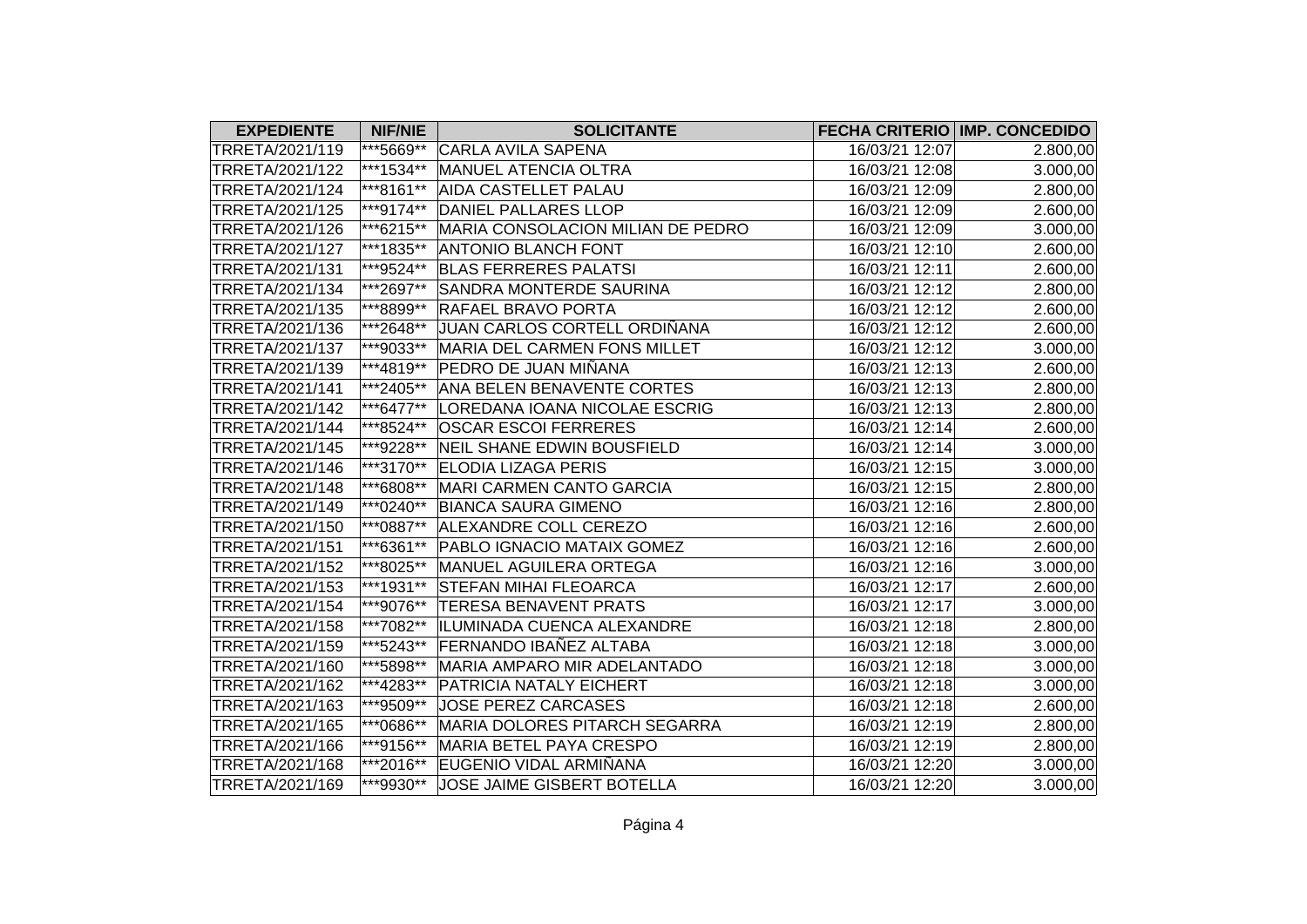| <b>EXPEDIENTE</b> | <b>NIF/NIE</b> | <b>SOLICITANTE</b>                   |                | <b>FECHA CRITERIO IMP. CONCEDIDO</b> |
|-------------------|----------------|--------------------------------------|----------------|--------------------------------------|
| TRRETA/2021/170   | ***1422**      | NATALIA BOSCA CLARI                  | 16/03/21 12:20 | 3.000,00                             |
| TRRETA/2021/171   | ***3531**      | JUAN VICENTE OLTRA ALBEROLA          | 16/03/21 12:20 | 2.600,00                             |
| TRRETA/2021/172   | $**5413**$     | JOAN LLORET GILABERT                 | 16/03/21 12:20 | 2.600,00                             |
| TRRETA/2021/176   | ***6814**      | ALBERTO HIDALGO GRIÑAN               | 16/03/21 12:21 | 2.600,00                             |
| TRRETA/2021/179   | ***4842**      | SARA SYLVIA EMIEL DE BOECK           | 16/03/21 12:23 | 2.800,00                             |
| TRRETA/2021/181   | ***0291**      | MARIA ISABEL PUIG SAMPEDRO           | 16/03/21 12:23 | 3.000,00                             |
| TRRETA/2021/182   | ***9161**      | <b>IRENE MONTOLIU MONFORT</b>        | 16/03/21 12:24 | 2.800,00                             |
| TRRETA/2021/183   | ***0570**      | <b>ENCARNACION SAMPEDRO PELLICER</b> | 16/03/21 12:24 | 3.000,00                             |
| TRRETA/2021/184   | ***5910**      | <b>ANELIYA HRISTOVA VASILEVA</b>     | 16/03/21 12:24 | 2.800,00                             |
| TRRETA/2021/187   | ***9164**      | <b>JAIME MERCE RECHE</b>             | 16/03/21 12:24 | 2.600,00                             |
| TRRETA/2021/188   | $ ***4106**$   | <b>ABEL BARREDA MIRALLES</b>         | 16/03/21 12:25 | 3.000,00                             |
| TRRETA/2021/189   | ***7350**      | JUAN CARLOS ALCON CARCELLER          | 16/03/21 12:26 | 3.000,00                             |
| TRRETA/2021/190   | ***8677**      | JOSE VICENTE LLOP GIL                | 16/03/21 12:26 | 3.000,00                             |
| TRRETA/2021/191   | ***2225**      | <b>ELOY SALVADOR BOLOS</b>           | 16/03/21 12:27 | $\overline{2.600,00}$                |
| TRRETA/2021/192   | ***0637**      | DANIEL PASTOR MARTINEZ               | 16/03/21 12:27 | 2.600,00                             |
| TRRETA/2021/193   | ***5810**      | <b>MIRIAM CIVERA DIAZ</b>            | 16/03/21 12:28 | 2.800,00                             |
| TRRETA/2021/194   | ***7308**      | INMACULADA BARCELO SORO              | 16/03/21 12:28 | 3.000,00                             |
| TRRETA/2021/195   | ***5405**      | <b>ADRIANA GEORGIANA CHIRCU</b>      | 16/03/21 12:28 | 2.800,00                             |
| TRRETA/2021/196   | ***7973**      | <b>RUTH CLIMENT CHOFRE</b>           | 16/03/21 12:29 | 2.800,00                             |
| TRRETA/2021/197   | ***3134**      | <b>ROSARIO OLTRA ESCRIVA</b>         | 16/03/21 12:29 | 2.800,00                             |
| TRRETA/2021/198   | ***1981**      | JOSE ANTONIO GATO ADAME              | 16/03/21 12:29 | 3.000,00                             |
| TRRETA/2021/200   | ***2269**      | IVAN CAMARASA DE LA ASUNCION         | 16/03/21 12:30 | 2.600,00                             |
| TRRETA/2021/201   | ***1927**      | <b>FLORICA FLEOARCA</b>              | 16/03/21 12:30 | 2.800,00                             |
| TRRETA/2021/202   | ***2471**      | JOSE ANTONIO ALVADO MAS              | 16/03/21 12:30 | 3.000,00                             |
| TRRETA/2021/203   | ***4313**      | MARIA DOLORES GALBIS BENAVENT        | 16/03/21 12:30 | 3.000,00                             |
| TRRETA/2021/205   | ***5846**      | <b>MARTIN GEA RODRIGUEZ</b>          | 16/03/21 12:31 | 2.600,00                             |
| TRRETA/2021/206   | ***6179**      | <b>OTILIA GIL FERRA</b>              | 16/03/21 12:31 | 2.800,00                             |
| TRRETA/2021/207   | ***5573**      | <b>BLAI MARTI AMELA</b>              | 16/03/21 12:32 | 2.600,00                             |
| TRRETA/2021/208   | ***1284**      | <b>GUILLERMO LURBE CATALA</b>        | 16/03/21 12:32 | 3.000,00                             |
| TRRETA/2021/209   | ***5384**      | VALENTINA COJOCARU                   | 16/03/21 12:34 | 2.800,00                             |
| TRRETA/2021/210   | ***0129**      | <b>JESSICA MIR TERMIS</b>            | 16/03/21 12:34 | 2.800,00                             |
| TRRETA/2021/211   | ***8932**      | JAVIER ALBEROLA PALOP                | 16/03/21 12:35 | 3.000,00                             |
| TRRETA/2021/213   | ***6567**      | <b>EVA MARIA SARRION TAMARIT</b>     | 16/03/21 12:35 | 3.000,00                             |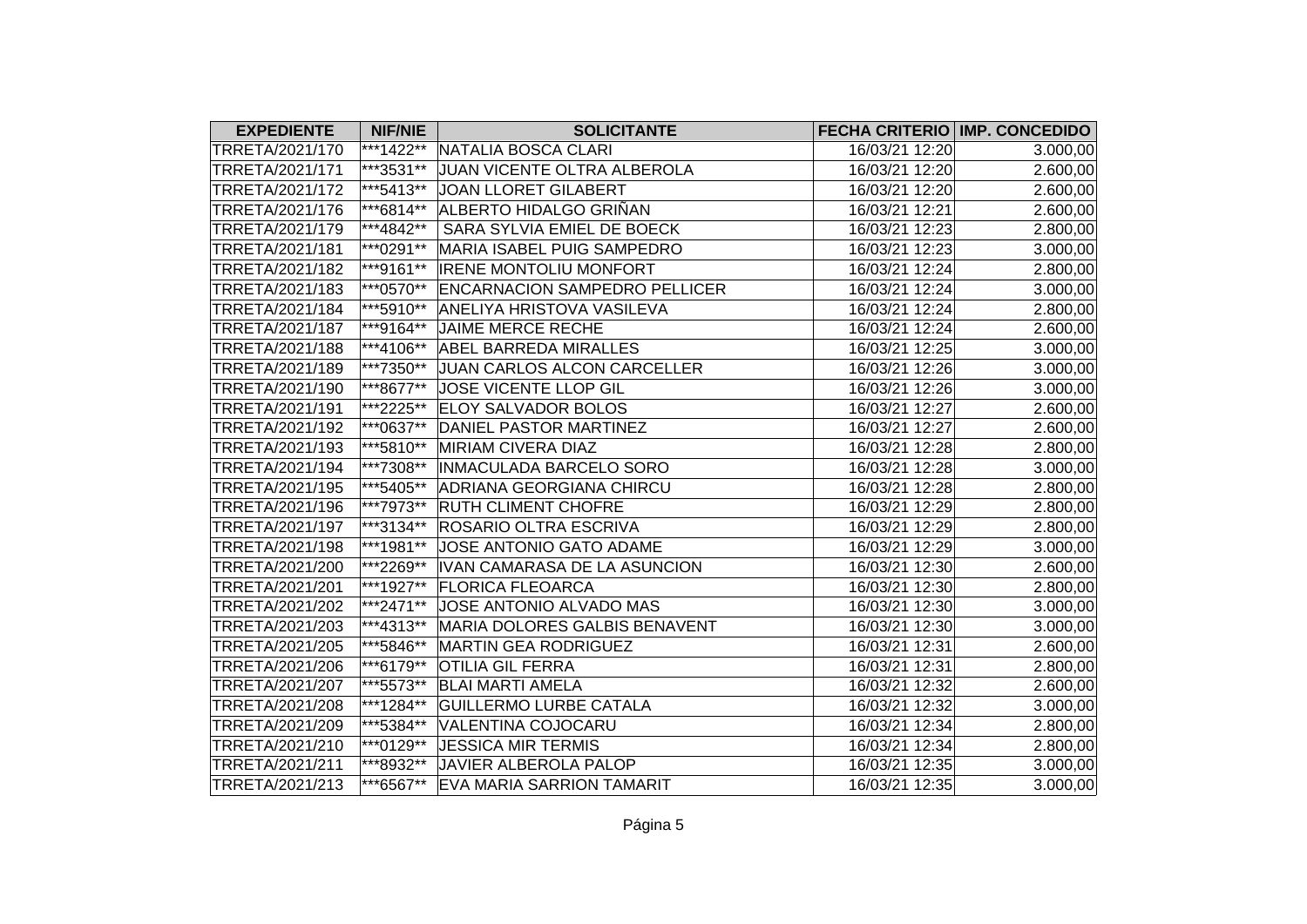| <b>EXPEDIENTE</b> | <b>NIF/NIE</b>       | <b>SOLICITANTE</b>                   |                | <b>FECHA CRITERIO IMP. CONCEDIDO</b> |
|-------------------|----------------------|--------------------------------------|----------------|--------------------------------------|
| TRRETA/2021/215   | <sup>***6885**</sup> | MARIA JOSE OLIVER GOMEZ              | 16/03/21 12:36 | 3.000,00                             |
| TRRETA/2021/217   | ***1726**            | <b>JAVIER GALBIS BROSETA</b>         | 16/03/21 12:36 | 3.000,00                             |
| TRRETA/2021/219   | ***6299**            | MARCIAL GIL SERRANO                  | 16/03/21 12:37 | 2.600,00                             |
| TRRETA/2021/220   | ***4735**            | <b>BLAS BLASCO JUAN</b>              | 16/03/21 12:39 | 2.600,00                             |
| TRRETA/2021/221   | ***0973**            | MIGUEL ANGEL DONET MAHIQUES          | 16/03/21 12:39 | 3.000,00                             |
| TRRETA/2021/222   | ***5343**            | <b>FRANCISCO GRANCHEL TARRAGO</b>    | 16/03/21 12:39 | 2.600,00                             |
| TRRETA/2021/223   | ***2128**            | ALBERTO DOMENECH COLOMA              | 16/03/21 12:40 | 2.600,00                             |
| TRRETA/2021/224   | ***6474**            | <b>ADRIAN MARIUS NICOLAE ESCRIG</b>  | 16/03/21 12:41 | 2.600,00                             |
| TRRETA/2021/227   | ***2666**            | BELINDA ISABEL BAÑULS TAVERNER       | 16/03/21 12:42 | 3.000,00                             |
| TRRETA/2021/228   | ***8074**            | <b>ELISEO GIMENEZ PLAZAS</b>         | 16/03/21 12:44 | 3.000,00                             |
| TRRETA/2021/229   | ***2561**            | <b>ANTONIO LLOMPART BALLESTER</b>    | 16/03/21 12:44 | 2.600,00                             |
| TRRETA/2021/230   | ***1437**            | VICENTE JUAN MEZQUIDA RIBOT          | 16/03/21 12:44 | 2.600,00                             |
| TRRETA/2021/231   | ***1833**            | <b>JOAQUIM AGUD COLL</b>             | 16/03/21 12:45 | 2.600,00                             |
| TRRETA/2021/233   | ***4750**            | <b>ELENA BERTRAN GARCIA</b>          | 16/03/21 12:46 | 2.800,00                             |
| TRRETA/2021/235   | ***4828**            | <b>RAFAEL ANDRES SANCHIZ</b>         | 16/03/21 12:47 | 2.600,00                             |
| TRRETA/2021/237   | ***5891**            | JOSEFA MORENO TORNERO                | 16/03/21 12:47 | 3.000,00                             |
| TRRETA/2021/238   | ***0630**            | MIGUEL PEREZ LACUESTA                | 16/03/21 12:48 | 3.000,00                             |
| TRRETA/2021/239   | $**9141**$           | MARIA CARMEN DOMENE RODRIGUEZ        | 16/03/21 12:48 | 2.800,00                             |
| TRRETA/2021/240   | ***1829**            | <b>ISIDRO ALEMAÑ SANCHIS</b>         | 16/03/21 12:49 | 3.000,00                             |
| TRRETA/2021/242   | ***7577**            | JOSE VICENTE SANCHEZ ARNAU           | 16/03/21 12:50 | 3.000,00                             |
| TRRETA/2021/243   | ***5465**            | MARIA CONSUELO BORRULL GRANERO       | 16/03/21 12:50 | 2.800,00                             |
| TRRETA/2021/244   | ***1764**            | JUAN JOSE GRAU PEREZ                 | 16/03/21 12:50 | 3.000,00                             |
| TRRETA/2021/245   | ***0036**            | MARIA PILAR RENART ARAGONES          | 16/03/21 12:50 | 2.800,00                             |
| TRRETA/2021/246   | ***8115**            | <b>VICENT MONFORT ORENGA</b>         | 16/03/21 12:50 | 2.600,00                             |
| TRRETA/2021/248   | ***9426**            | <b>ANTONI ROIG PORCAR</b>            | 16/03/21 12:52 | 2.600,00                             |
| TRRETA/2021/249   | ***5892**            | LOREDANA IULIANA PURECE              | 16/03/21 12:52 | 2.800,00                             |
| TRRETA/2021/252   | ***5199**            | <b>NOEMI SORIA GALIANA</b>           | 16/03/21 12:53 | 2.800,00                             |
| TRRETA/2021/254   | ***1777**            | MARIA DE LOS DESAMPARADOS RICO UREÑA | 16/03/21 12:54 | 2.800,00                             |
| TRRETA/2021/256   | ***8999**            | JOSE ANTONIO FERRER CHESA            | 16/03/21 12:55 | 3.000,00                             |
| TRRETA/2021/257   | ***7443**            | JOSE LUIS MARTINEZ ALBERO            | 16/03/21 12:55 | 2.600,00                             |
| TRRETA/2021/260   | ***6511**            | <b>JAVIER TORRENT CATALAN</b>        | 16/03/21 12:55 | 2.600,00                             |
| TRRETA/2021/261   | ***5837**            | MARIA JOSE COSIN TELLO               | 16/03/21 12:56 | 3.000,00                             |
| TRRETA/2021/262   | ***1871**            | <b>ANDRES BERTOMEU PICO</b>          | 16/03/21 12:56 | 2.600,00                             |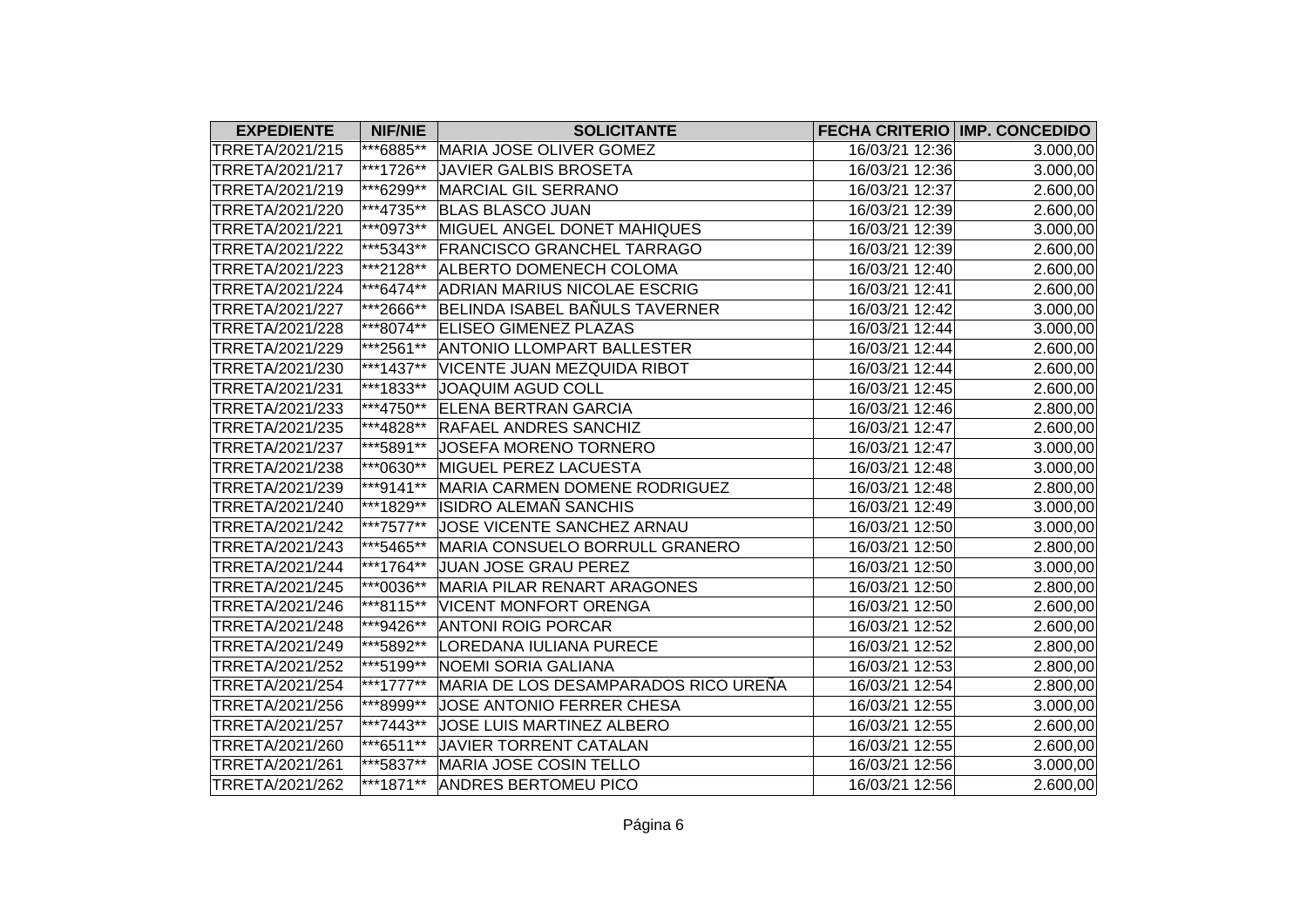| <b>EXPEDIENTE</b> | <b>NIF/NIE</b> | <b>SOLICITANTE</b>                   |                | <b>FECHA CRITERIO IMP. CONCEDIDO</b> |
|-------------------|----------------|--------------------------------------|----------------|--------------------------------------|
| TRRETA/2021/264   | ***9092**      | JOSE IGNACIO CUEVAS GABALDON         | 16/03/21 12:57 | 2.600,00                             |
| TRRETA/2021/265   | ***2196**      | <b>FRANCISCO TOMAS CLIMENT</b>       | 16/03/21 12:57 | 3.000,00                             |
| TRRETA/2021/266   | ***5095**      | JUAN JOSE ORDIÑANA MURILLO           | 16/03/21 12:57 | 2.600,00                             |
| TRRETA/2021/267   | ***8954**      | <b>LORETA URNEZIENE</b>              | 16/03/21 12:58 | 3.000,00                             |
| TRRETA/2021/269   | ***9273**      | JOSEP MOLES MONFORT                  | 16/03/21 12:58 | 2.600,00                             |
| TRRETA/2021/272   | ***9408**      | MATEO MIGUEL MONSERRAT MONSERRAT     | 16/03/21 12:59 | 3.000,00                             |
| TRRETA/2021/273   | ***0320**      | JOSE ALEXIS HUGUET BOLUDA            | 16/03/21 13:00 | 3.000,00                             |
| TRRETA/2021/274   | ***4569**      | JUAN OCTAVIO CALABUIG PEREZ          | 16/03/21 13:00 | 2.600,00                             |
| TRRETA/2021/275   | ***8606**      | <b>PUSA MARIA BIRCEA</b>             | 16/03/21 13:01 | 2.800,00                             |
| TRRETA/2021/276   | ***8720**      | <b>HERMINIA PALOMAR PEREZ</b>        | 16/03/21 13:01 | 3.000,00                             |
| TRRETA/2021/277   | ***7702**      | JOSE ANTONIO YEVES GARCIA            | 16/03/21 13:01 | 3.000,00                             |
| TRRETA/2021/278   | ***8871**      | <b>ANDREA GARCIA MARTINEZ</b>        | 16/03/21 13:01 | 2.800,00                             |
| TRRETA/2021/279   | ***9653**      | <b>ADRIAN MAESTRE DEL VALLE</b>      | 16/03/21 13:01 | 2.600,00                             |
| TRRETA/2021/280   | ***5324**      | <b>RUBEN GIMENO OTIN</b>             | 16/03/21 13:01 | 2.600,00                             |
| TRRETA/2021/281   | ***9560**      | MIGUEL BONET TRENZANO                | 16/03/21 13:02 | 3.000,00                             |
| TRRETA/2021/284   | ***4731**      | <b>BORISLAVOV SARAKOLEV LYUBOMIR</b> | 16/03/21 13:04 | 2.600,00                             |
| TRRETA/2021/285   | ***2832**      | <b>RAQUEL GIMENO DONET</b>           | 16/03/21 13:05 | 3.000,00                             |
| TRRETA/2021/287   | ***5263**      | <b>FRANCISCA SANCHIZ VERDU</b>       | 16/03/21 13:06 | 2.800,00                             |
| TRRETA/2021/289   | ***8246**      | LISA KAARINA RUDIN                   | 16/03/21 13:08 | 3.000,00                             |
| TRRETA/2021/290   | ***8414**      | JAIME CARRIO CARRIO PIERA            | 16/03/21 13:08 | 3.000,00                             |
| TRRETA/2021/291   | ***6848**      | <b>ENRIQUE FULLANA FONT</b>          | 16/03/21 13:10 | 3.000,00                             |
| TRRETA/2021/292   | ***8397**      | <b>BELEN AGUT MEDALL</b>             | 16/03/21 13:10 | 2.800,00                             |
| TRRETA/2021/293   | $ ***1778**$   | MARIA ISABEL RICO UREÑA              | 16/03/21 13:11 | 2.800,00                             |
| TRRETA/2021/294   | ***2851**      | <b>GUILLERMO MAHIQUES DONET</b>      | 16/03/21 13:12 | 2.600,00                             |
| TRRETA/2021/295   | ***2027**      | MARIA CONCEPCION ROMERO ALCALA       | 16/03/21 13:12 | 3.000,00                             |
| TRRETA/2021/296   | ***9129**      | JOSE RICARDO BOIX BERNABEU           | 16/03/21 13:12 | 2.600,00                             |
| TRRETA/2021/297   | ***2137**      | JOSE ANTONIO MARTINEZ FRANCES        | 16/03/21 13:14 | 2.600,00                             |
| TRRETA/2021/298   | ***0352**      | <b>ESTEFANIA GANDIA GOMEZ</b>        | 16/03/21 13:15 | 2.800,00                             |
| TRRETA/2021/299   | ***2249**      | SILVIA CASTELLO VALDES               | 16/03/21 13:16 | 2.800,00                             |
| TRRETA/2021/301   | ***8112**      | JUAN JOSE GASCO REBULL               | 16/03/21 13:16 | 2.600,00                             |
| TRRETA/2021/302   | ***9619**      | <b>SERGIU BIRCEA</b>                 | 16/03/21 13:17 | 2.600,00                             |
| TRRETA/2021/303   | ***2677**      | <b>ALFONSO CANET CANET</b>           | 16/03/21 13:17 | 2.600,00                             |
| TRRETA/2021/307   | ***7271**      | <b>RAQUEL BODI BELLVER</b>           | 16/03/21 13:21 | 2.800,00                             |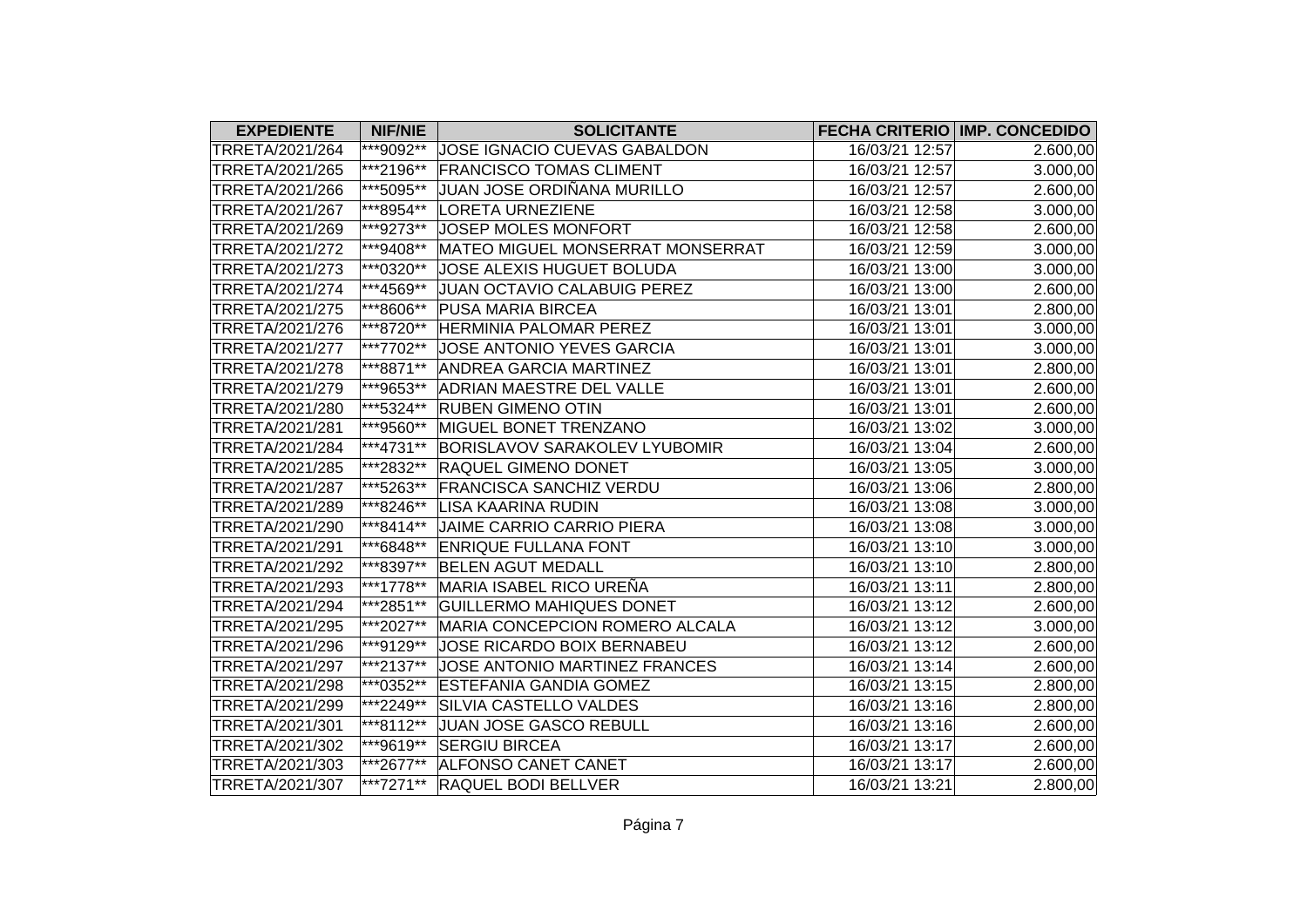| <b>EXPEDIENTE</b>      | <b>NIF/NIE</b> | <b>SOLICITANTE</b>                       |                | FECHA CRITERIO IMP. CONCEDIDO |
|------------------------|----------------|------------------------------------------|----------------|-------------------------------|
| TRRETA/2021/310        | ***9441**      | JOSE MANUEL GUMBAU DOMENECH              | 16/03/21 13:21 | 3.000,00                      |
| TRRETA/2021/311        | ***9026**      | FRANCISCO JOSE REDONDO SANZ              | 16/03/21 13:21 | 2.600,00                      |
| TRRETA/2021/312        | ***1838**      | <b>ROSA VILLALBA VILLALBA</b>            | 16/03/21 13:21 | 3.000,00                      |
| TRRETA/2021/313        | ***5627**      | <b>FERRAN MONFERRER CLARAMONTE</b>       | 16/03/21 13:22 | 3.000,00                      |
| TRRETA/2021/315        | ***2808**      | <b>ESTEFANIA CUARTAS MONTOYA</b>         | 16/03/21 13:22 | 2.800,00                      |
| TRRETA/2021/317        | ***9415**      | <b>FRANCESC ARANDA FONT</b>              | 16/03/21 13:24 | 3.000,00                      |
| TRRETA/2021/321        | ***7971**      | <b>NICOLAE SAS</b>                       | 16/03/21 13:26 | 2.600,00                      |
| TRRETA/2021/323        | ***4281**      | MARIA DE LA FE ARLANDIS MAHIQUES         | 16/03/21 13:31 | 2.800,00                      |
| TRRETA/2021/329        | ***8087**      | <b>CAROLINE ANNE TURNER</b>              | 16/03/21 13:35 | 3.000,00                      |
| TRRETA/2021/331        | ***5713**      | <b>MARC ANDRE FUSTER</b>                 | 16/03/21 13:36 | 3.000,00                      |
| TRRETA/2021/333        | ***8533**      | JOSE RENAU COLLADO                       | 16/03/21 13:39 | 3.000,00                      |
| TRRETA/2021/334        | ***8995**      | MARIA DEL CARMEN FERRANDIZ FILIU         | 16/03/21 13:39 | 3.000,00                      |
| TRRETA/2021/335        | ***3089**      | <b>MARIA CUARTERO ESCALONA</b>           | 16/03/21 13:39 | 3.000,00                      |
| TRRETA/2021/339        | $**1274**$     | DANIEL PANIEGO REUS                      | 16/03/21 13:46 | 2.600,00                      |
| TRRETA/2021/340        | ***2093**      | <b>EMILIANO VICENTE PASTOR GARCIA</b>    | 16/03/21 13:47 | 3.000,00                      |
| TRRETA/2021/343        | ***6723**      | JESUS ROSALEN CATALUÑA                   | 16/03/21 13:50 | 2.600,00                      |
| TRRETA/2021/345        | ***7844**      | VICENTE SAN ROQUE ORENGA                 | 16/03/21 13:51 | 2.600,00                      |
| TRRETA/2021/349        | ***3233**      | YESID OLAYA CONDE                        | 16/03/21 13:54 | 3.000,00                      |
| TRRETA/2021/352        | ***3627**      | <b>FRANCISCO ANTONIO GIMENEZ DEL VAL</b> | 16/03/21 13:58 | 3.000,00                      |
| TRRETA/2021/354        | ***5125**      | SAUL POQUET GALLACH                      | 16/03/21 14:03 | 2.600,00                      |
| TRRETA/2021/355        | ***8986**      | <b>EVA RAMBLA MONFORT</b>                | 16/03/21 14:03 | 2.800,00                      |
| TRRETA/2021/356        | ***4348**      | JUAN FRANCISCO GREGORI VILA              | 16/03/21 14:06 | 2.600,00                      |
| TRRETA/2021/357        | ***6770**      | <b>FRANCISCO FABABUJ ROGER</b>           | 16/03/21 14:06 | 2.600,00                      |
| TRRETA/2021/358        | ***1342**      | <b>FRANCISCO GUSTAVO ROS RODRIGUEZ</b>   | 16/03/21 14:06 | 2.600,00                      |
| TRRETA/2021/360        | ***2501**      | <b>CORNEL MILITARU</b>                   | 16/03/21 14:07 | 2.600,00                      |
| TRRETA/2021/361        | ***7915**      | OMAR BELTRAN BOU                         | 16/03/21 14:08 | 2.600,00                      |
| TRRETA/2021/362        | ***1337**      | <b>RAFAEL MARTINEZ ORTIZ</b>             | 16/03/21 14:08 | 3.000,00                      |
| TRRETA/2021/363        | ***3285**      | OTILIA BELEN BAUSA NAVALON               | 16/03/21 14:08 | 2.800,00                      |
| TRRETA/2021/368        | ***5613**      | <b>MONICA BOIX SAEZ</b>                  | 16/03/21 14:18 | 2.800,00                      |
| TRRETA/2021/370        | ***4302**      | JUAN LUIS SERRA CARRASCO                 | 16/03/21 14:23 | 3.000,00                      |
| TRRETA/2021/373        | ***8824**      | <b>RACHID EL GHOUFAIRI</b>               | 16/03/21 14:26 | 2.600,00                      |
| TRRETA/2021/374        | ***5328**      | <b>JORDI MARTINEZ YAGUES</b>             | 16/03/21 14:28 | 2.600,00                      |
| <b>TRRETA/2021/375</b> | ***7687**      | <b>VERONICA GONZALEZ FRANCES</b>         | 16/03/21 14:33 | 2.800,00                      |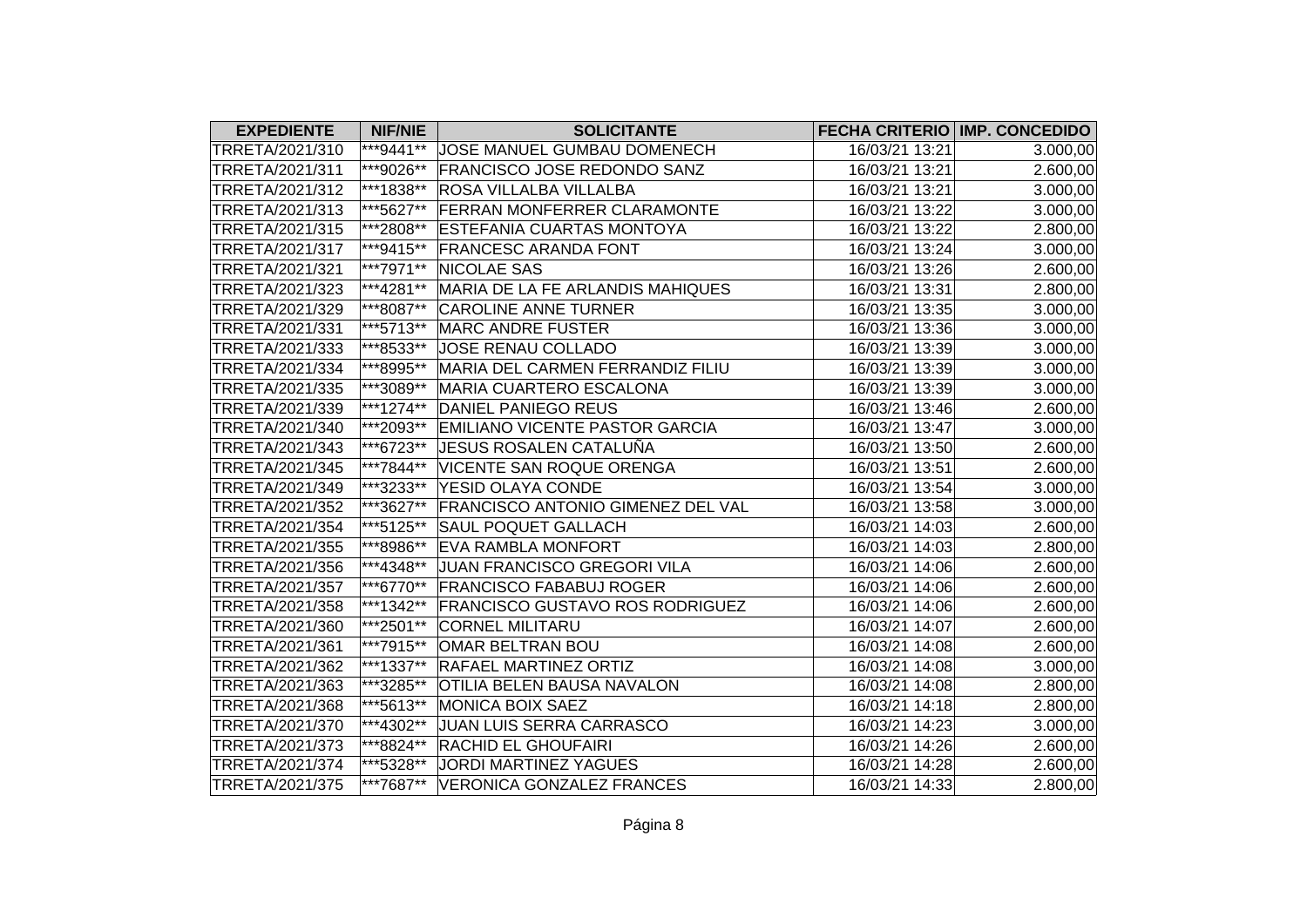| <b>EXPEDIENTE</b> | <b>NIF/NIE</b> | <b>SOLICITANTE</b>                     |                | FECHA CRITERIO IMP. CONCEDIDO |
|-------------------|----------------|----------------------------------------|----------------|-------------------------------|
| TRRETA/2021/377   | ***8076**      | <b>NICASIO BISBAL SANTAINES</b>        | 16/03/21 14:36 | 2.600,00                      |
| TRRETA/2021/379   | ***8099**      | <b>IVAN CASADO GINES</b>               | 16/03/21 14:49 | 2.600,00                      |
| TRRETA/2021/380   | ***0174**      | MARIA DOLORES CASTELLS PERIS           | 16/03/21 14:51 | 3.000,00                      |
| TRRETA/2021/381   | ***2698**      | <b>FRANCISCO MARTINEZ SANCHIS</b>      | 16/03/21 14:54 | 2.600,00                      |
| TRRETA/2021/382   | ***7375**      | JOSE ANTONIO SAMPER MESEGUER           | 16/03/21 15:11 | 2.600,00                      |
| TRRETA/2021/383   | ***7192**      | <b>ANTONIO LOPEZ NAVARRO</b>           | 16/03/21 15:15 | 3.000,00                      |
| TRRETA/2021/384   | ***2875**      | ROMÁN RIVAS NAVARRO                    | 16/03/21 15:22 | 2.600,00                      |
| TRRETA/2021/385   | ***3504**      | <b>VICENTA VILLANUEVA PONS</b>         | 16/03/21 15:29 | 2.800,00                      |
| TRRETA/2021/388   | ***5753**      | DAVID ESCORCIA SERRANO                 | 16/03/21 15:46 | 2.600,00                      |
| TRRETA/2021/391   | ***8212**      | JAVIER NAVARRO JOAQUIN                 | 16/03/21 15:51 | 2.600,00                      |
| TRRETA/2021/392   | ***5030**      | VICENTE VAÑO TORRO                     | 16/03/21 16:01 | 3.000,00                      |
| TRRETA/2021/393   | ***0043**      | <b>ELENA PONS FERRI</b>                | 16/03/21 16:04 | 2.800,00                      |
| TRRETA/2021/394   | ***5925**      | <b>BEATRIZ MORELL JORDA</b>            | 16/03/21 16:06 | 2.800,00                      |
| TRRETA/2021/396   | ***0966**      | <b>GERGANA KONSTANTINOVA GEORGIEVA</b> | 16/03/21 16:11 | 2.800,00                      |
| TRRETA/2021/397   | ***9755**      | JOAQUIN GARCIA BALLESTAR               | 16/03/21 16:15 | 2.600,00                      |
| TRRETA/2021/399   | ***6475**      | <b>ANGEL BELLES LATORRE</b>            | 16/03/21 16:17 | 3.000,00                      |
| TRRETA/2021/404   | ***6870**      | <b>SARA DIAZ PRIETO</b>                | 16/03/21 16:37 | 2.800,00                      |
| TRRETA/2021/406   | ***5891**      | MIGUEL GIL GIL                         | 16/03/21 16:39 | 3.000,00                      |
| TRRETA/2021/408   | ***4303**      | <b>FELIPE CERDA CERDA</b>              | 16/03/21 16:45 | 2.600,00                      |
| TRRETA/2021/410   | ***3295**      | <b>MARIA PILAR ABAD TORRES</b>         | 16/03/21 16:51 | 3.000,00                      |
| TRRETA/2021/411   | ***7806**      | MARIA DOLORES GIL CARRASCOSA           | 16/03/21 17:00 | 3.000,00                      |
| TRRETA/2021/414   | ***4301**      | <b>DAVID CERDA PARDO</b>               | 16/03/21 17:06 | 2.600,00                      |
| TRRETA/2021/415   | ***3390**      | <b>DAVID MILLET EXPOSITO</b>           | 16/03/21 17:17 | 2.600,00                      |
| TRRETA/2021/416   | ***7567**      | <b>ESTEBAN MOLINER BOIRA</b>           | 16/03/21 17:18 | 3.000,00                      |
| TRRETA/2021/417   | ***5913**      | DAVID HERNANDEZ MARTINEZ               | 16/03/21 17:18 | 2.600,00                      |
| TRRETA/2021/418   | ***9323**      | <b>DAVID VIDAL FERRER</b>              | 16/03/21 17:18 | 2.600,00                      |
| TRRETA/2021/420   | ***5907**      | <b>CARMEN NAVARRO ESPI</b>             | 16/03/21 17:18 | 2.800,00                      |
| TRRETA/2021/421   | ***9294**      | DAVID MARCO IBAÑEZ                     | 16/03/21 17:21 | 2.600,00                      |
| TRRETA/2021/422   | ***6227**      | ELHASSAN OUAHOUAH EL ATTAOUI           | 16/03/21 17:25 | 3.000,00                      |
| TRRETA/2021/424   | ***2152**      | <b>SARAH HOFFMANN</b>                  | 16/03/21 17:33 | 2.800,00                      |
| TRRETA/2021/427   | ***3264**      | SERGIO VIÑALS MONTEAGUDO               | 16/03/21 17:34 | 2.600,00                      |
| TRRETA/2021/428   | ***8573**      | <b>ALFONSO MATAMOROS IGUAL</b>         | 16/03/21 17:38 | 3.000,00                      |
| TRRETA/2021/429   | ***8659**      | <b>DANIEL LOPEZ MURCIA</b>             | 16/03/21 17:38 | 2.600,00                      |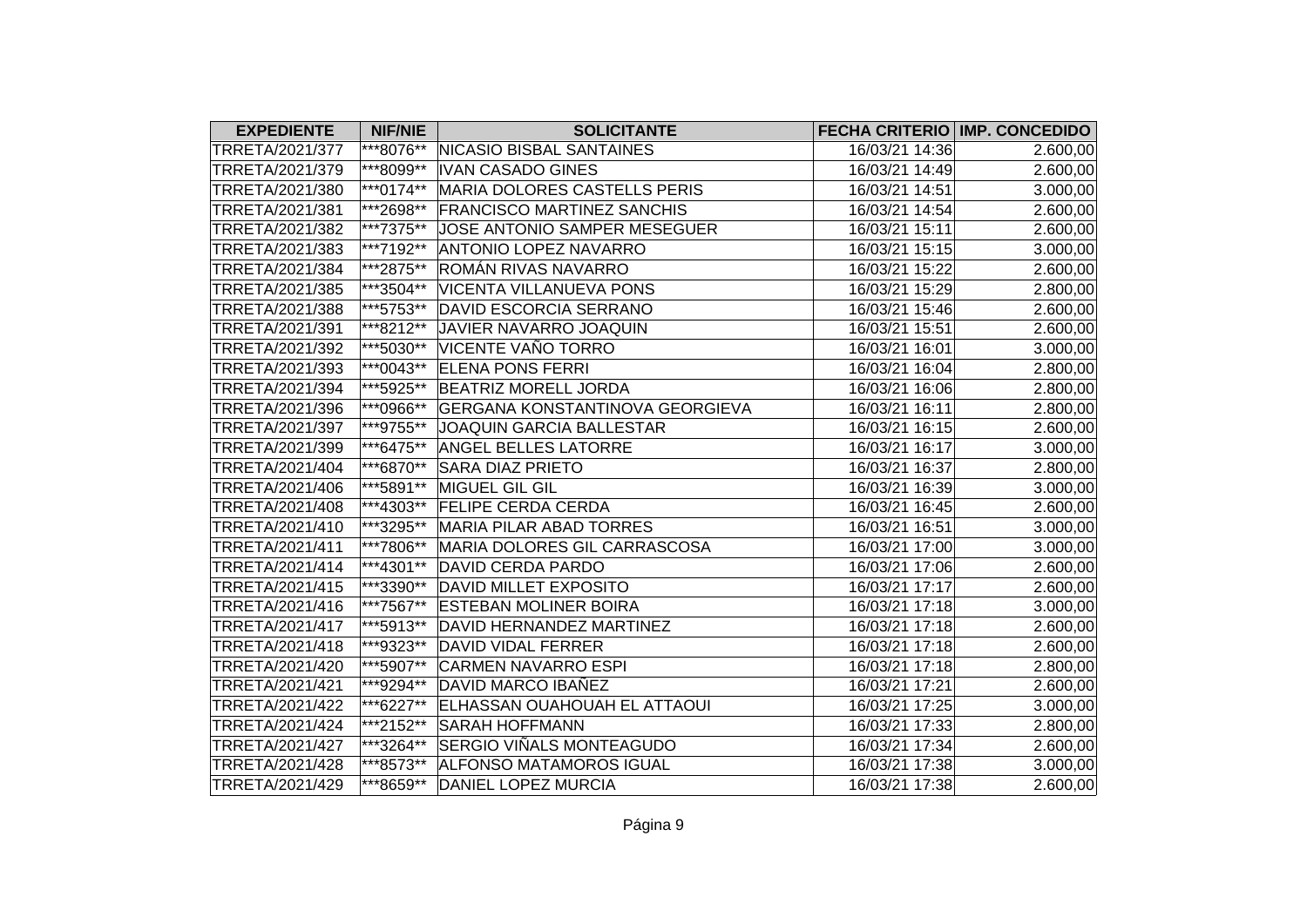| <b>EXPEDIENTE</b> | <b>NIF/NIE</b> | <b>SOLICITANTE</b>                      |                | <b>FECHA CRITERIO IMP. CONCEDIDO</b> |
|-------------------|----------------|-----------------------------------------|----------------|--------------------------------------|
| TRRETA/2021/432   | ***9764**      | MARIA ILUMINADA TORMO VIDAL             | 16/03/21 17:49 | 3.000,00                             |
| TRRETA/2021/435   | ***0478**      | LAURA CALATAYUD BARCELO                 | 16/03/21 17:55 | 2.800,00                             |
| TRRETA/2021/436   | ***4330**      | <b>INES DA ROCHA PEIXOTO DE SAPIRES</b> | 16/03/21 17:56 | 2.800,00                             |
| TRRETA/2021/437   | ***7502**      | <b>TERESA VENANCIO BELLON</b>           | 16/03/21 17:58 | 2.800,00                             |
| TRRETA/2021/438   | ***9711**      | JOSE ENRIQUE MAS SOLSONA                | 16/03/21 17:59 | 2.600,00                             |
| TRRETA/2021/439   | ***2046**      | <b>DAVID FERRER FLORES</b>              | 16/03/21 18:04 | 2.600,00                             |
| TRRETA/2021/440   | ***9979**      | PATRICIA FERNANDEZ GARCIA               | 16/03/21 18:06 | 2.800,00                             |
| TRRETA/2021/441   | ***2549**      | <b>SABRINA MARCO NAVARRO</b>            | 16/03/21 18:07 | 2.800,00                             |
| TRRETA/2021/442   | ***8996**      | <b>GHEORGHITA STOICAN</b>               | 16/03/21 18:12 | 2.800,00                             |
| TRRETA/2021/443   | ***0845**      | JUAN VICENTE DESCALS SOLER              | 16/03/21 18:14 | 3.000,00                             |
| TRRETA/2021/446   | ***7871**      | <b>DANIEL ORIENT VIOL</b>               | 16/03/21 18:22 | 2.600,00                             |
| TRRETA/2021/447   | ***1820**      | <b>HECTOR FERRANDO PAVIA</b>            | 16/03/21 18:22 | 3.000,00                             |
| TRRETA/2021/450   | ***5619**      | <b>DESAMPARADOS RODRIGUEZ VIDAL</b>     | 16/03/21 18:30 | 3.000,00                             |
| TRRETA/2021/451   | ***1581**      | <b>ANTONIO MANUEL MIGUEL BLANC</b>      | 16/03/21 18:35 | 2.600,00                             |
| TRRETA/2021/452   | ***3395**      | <b>ANDREU RIPOLL MASCARELL</b>          | 16/03/21 18:36 | 2.600,00                             |
| TRRETA/2021/453   | ***9086**      | <b>PILAR SALES RIBA</b>                 | 16/03/21 18:37 | 2.800,00                             |
| TRRETA/2021/456   | ***7360**      | JEROME PASCAL CHESNOT AGUD              | 16/03/21 18:42 | 3.000,00                             |
| TRRETA/2021/457   | ***2133**      | <b>MARIA PLA BORREDA</b>                | 16/03/21 18:43 | 3.000,00                             |
| TRRETA/2021/459   | ***8145**      | <b>MARIA TRINIDAD RAMON GIL</b>         | 16/03/21 18:49 | 3.000,00                             |
| TRRETA/2021/463   | ***7945**      | <b>GINES GASPAR MACIA MARTINEZ</b>      | 16/03/21 18:58 | 3.000,00                             |
| TRRETA/2021/464   | ***7983**      | <b>RAQUEL CONDE CLEMENTE</b>            | 16/03/21 19:00 | 3.000,00                             |
| TRRETA/2021/465   | ***0303**      | <b>VICENTE GARCIA SEBASTIAN</b>         | 16/03/21 19:01 | 3.000,00                             |
| TRRETA/2021/468   | ***2751**      | MIGUEL ANGEL MILLET EXPOSITO            | 16/03/21 19:08 | 2.600,00                             |
| TRRETA/2021/470   | ***2582**      | <b>FRANCISCO LORENZO SANCHEZ</b>        | 16/03/21 19:22 | 3.000,00                             |
| TRRETA/2021/471   | ***1096**      | <b>SALVADOR PEREZ NACHER</b>            | 16/03/21 19:25 | 3.000,00                             |
| TRRETA/2021/472   | $**1405**$     | MARIA DEL PILAR ROMERO MARTINEZ         | 16/03/21 19:38 | 3.000,00                             |
| TRRETA/2021/475   | ***2853**      | <b>VICENTE TERREN ORENGA</b>            | 16/03/21 19:58 | 2.600,00                             |
| TRRETA/2021/478   | ***9177**      | <b>FRANCISCA ISABEL MARTÍNEZ SENDRA</b> | 16/03/21 20:49 | 3.000,00                             |
| TRRETA/2021/480   | ***8865**      | <b>ISABEL VESES GARCIA</b>              | 16/03/21 21:11 | 3.000,00                             |
| TRRETA/2021/482   | ***0095**      | NURIA FORNER SAN ANTONIO                | 16/03/21 21:55 | 3.000,00                             |
| TRRETA/2021/489   | ***5163**      | <b>ISOLINA RODRIGUEZ GOMEZ</b>          | 17/03/21 08:49 | 3.000,00                             |
| TRRETA/2021/490   | ***8004**      | <b>CARLOS PALOMO ALTABA</b>             | 17/03/21 08:49 | 2.600,00                             |
| TRRETA/2021/491   |                | ***4230** MARIA PILAR ARGENTE LLOPIS    | 17/03/21 08:52 | 3.000,00                             |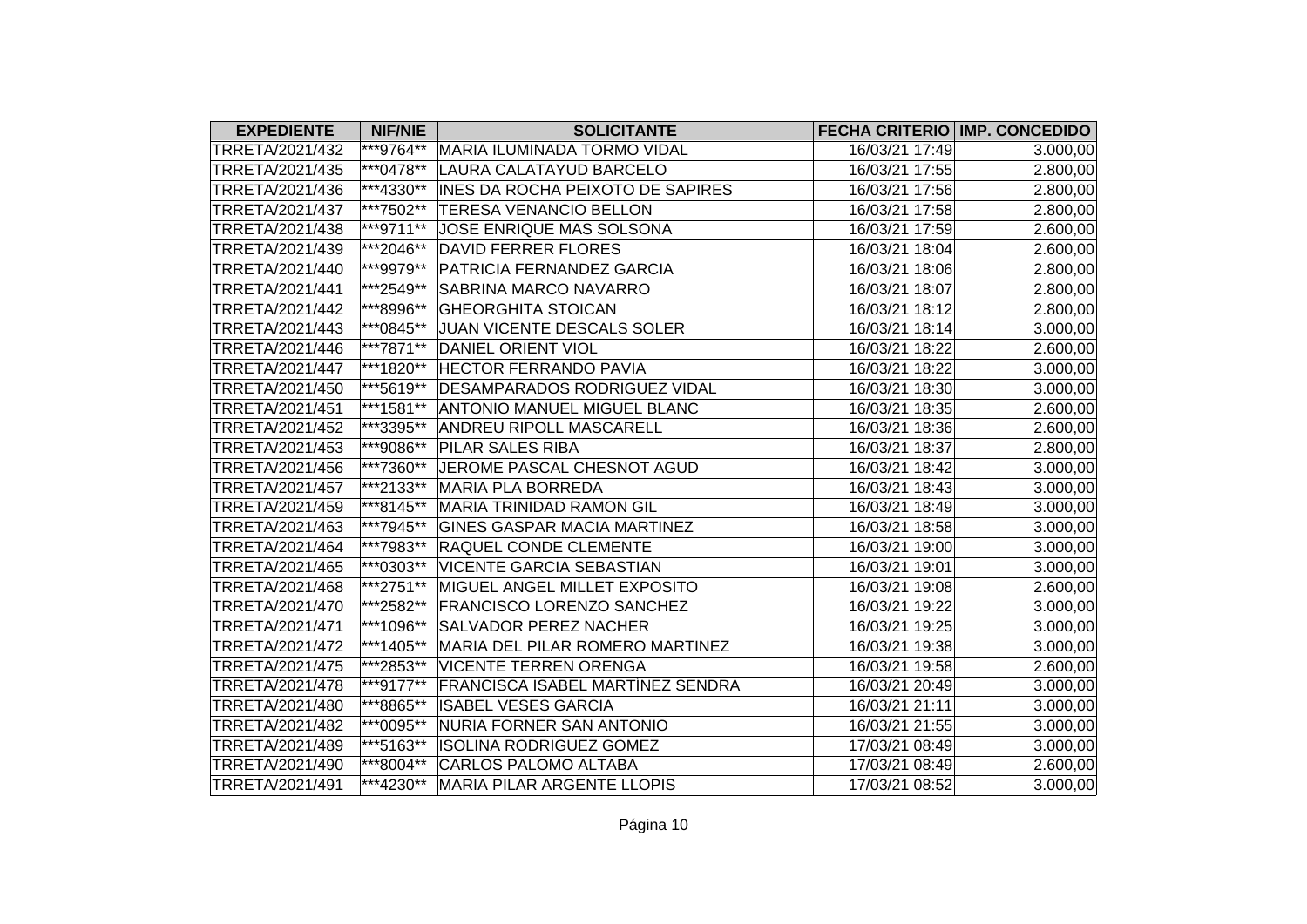| <b>EXPEDIENTE</b> | <b>NIF/NIE</b> | <b>SOLICITANTE</b>                  |                | FECHA CRITERIO IMP. CONCEDIDO |
|-------------------|----------------|-------------------------------------|----------------|-------------------------------|
| TRRETA/2021/492   | ***1660**      | PAULA BALLESTER MAS                 | 17/03/21 08:59 | 2.800,00                      |
| TRRETA/2021/494   | ***4340**      | <b>IONELA PRUTEANU BELLES</b>       | 17/03/21 09:00 | 2.800,00                      |
| TRRETA/2021/495   | ***6894**      | JOSE MARIA ESCRIG CASADO            | 17/03/21 09:17 | 2.600,00                      |
| TRRETA/2021/496   | ***3045**      | <b>CESAR VILLAR LUCAS</b>           | 17/03/21 09:18 | 2.600,00                      |
| TRRETA/2021/497   | ***6351**      | <b>VICENTE CERVERA MARTI</b>        | 17/03/21 09:19 | 2.600,00                      |
| TRRETA/2021/499   | ***6976**      | GINÉS RAFAEL MELENDEZ NOGALES       | 17/03/21 09:33 | 2.600,00                      |
| TRRETA/2021/500   | ***8062**      | <b>SERGIO ESCRIG BELTRAN</b>        | 17/03/21 09:40 | 2.600,00                      |
| TRRETA/2021/508   | ***7202**      | SARA PAYÁ BARCELÓ                   | 17/03/21 10:22 | 2.800,00                      |
| TRRETA/2021/510   | ***0704**      | <b>TAMARA RIBERA VILA</b>           | 17/03/21 10:39 | 2.800,00                      |
| TRRETA/2021/511   | ***2352**      | <b>ISAAC NAVARRO FONT</b>           | 17/03/21 10:47 | 2.600,00                      |
| TRRETA/2021/512   | ***9942**      | <b>FRANCISCO JOSE SEGURA FERRER</b> | 17/03/21 10:49 | 2.600,00                      |
| TRRETA/2021/513   | ***8660**      | LUCIA VICENTA GUARDIOLA BALLESTER   | 17/03/21 10:52 | 2.800,00                      |
| TRRETA/2021/514   | ***6630**      | <b>ERNEST ESPAÑA ARIAS</b>          | 17/03/21 10:57 | 3.000,00                      |
| TRRETA/2021/515   | ***8487**      | MIGUEL ANTONIO ROYO SEGURA          | 17/03/21 10:57 | 3.000,00                      |
| TRRETA/2021/518   | ***9397**      | <b>LARA LLUCH JIMENEZ</b>           | 17/03/21 11:13 | 2.800,00                      |
| TRRETA/2021/519   | ***3456**      | PAMELA GREGORI VILLALBA             | 17/03/21 11:14 | 2.800,00                      |
| TRRETA/2021/522   | ***4157**      | <b>OSCAR REY CIGES</b>              | 17/03/21 11:46 | 2.600,00                      |
| TRRETA/2021/529   | ***2923**      | <b>MONICA PARDO CANO</b>            | 17/03/21 12:16 | 2.800,00                      |
| TRRETA/2021/534   | ***5984**      | <b>DARIO ANDRES FISAS</b>           | 17/03/21 12:27 | 2.600,00                      |
| TRRETA/2021/538   | ***9449**      | <b>RAQUEL BENITO QUILES</b>         | 17/03/21 12:37 | 2.800,00                      |
| TRRETA/2021/539   | ***7250**      | VICENTA REMEDIOS ALVENTOSA GIRBES   | 17/03/21 12:37 | 2.800,00                      |
| TRRETA/2021/542   | ***8281**      | <b>GHEORGHE ANDREI BANARESCU</b>    | 17/03/21 12:45 | 2.600,00                      |
| TRRETA/2021/543   | ***9476**      | DANIEL SANCHEZ MAÑES                | 17/03/21 12:51 | 2.600,00                      |
| TRRETA/2021/544   | ***9930**      | <b>MONTIEL PEREZ CARCASES</b>       | 17/03/21 13:04 | 2.800,00                      |
| TRRETA/2021/545   | ***2213**      | CONCEPCIÓN MONREAL URREA            | 17/03/21 13:07 | 3.000,00                      |
| TRRETA/2021/546   | ***3176**      | <b>GERMAN LLUCH GOMEZ</b>           | 17/03/21 13:14 | 2.600,00                      |
| TRRETA/2021/547   | ***6379**      | NICOLAE TRANDAFIR STEFANIGA         | 17/03/21 13:25 | 2.600,00                      |
| TRRETA/2021/550   | ***8094**      | <b>ESTEFANIA MOLINER BELLES</b>     | 17/03/21 13:32 | 3.000,00                      |
| TRRETA/2021/551   | ***9744**      | <b>ANDRES PARRES SEGARRA</b>        | 17/03/21 13:39 | 2.600,00                      |
| TRRETA/2021/552   | ***6917**      | XIOMARA ZUÑIGA ZAPATEIRO            | 17/03/21 13:47 | 2.800,00                      |
| TRRETA/2021/558   | ***8939**      | <b>GRACIA MARIA MORANT MORENO</b>   | 17/03/21 14:17 | 2.800,00                      |
| TRRETA/2021/564   | ***3095**      | JOSE ANTONIO HORTELANO RODA         | 17/03/21 16:02 | 3.000,00                      |
| TRRETA/2021/565   | ***0474**      | M JOSE BAÑO BARBERAN                | 17/03/21 16:08 | 3.000,00                      |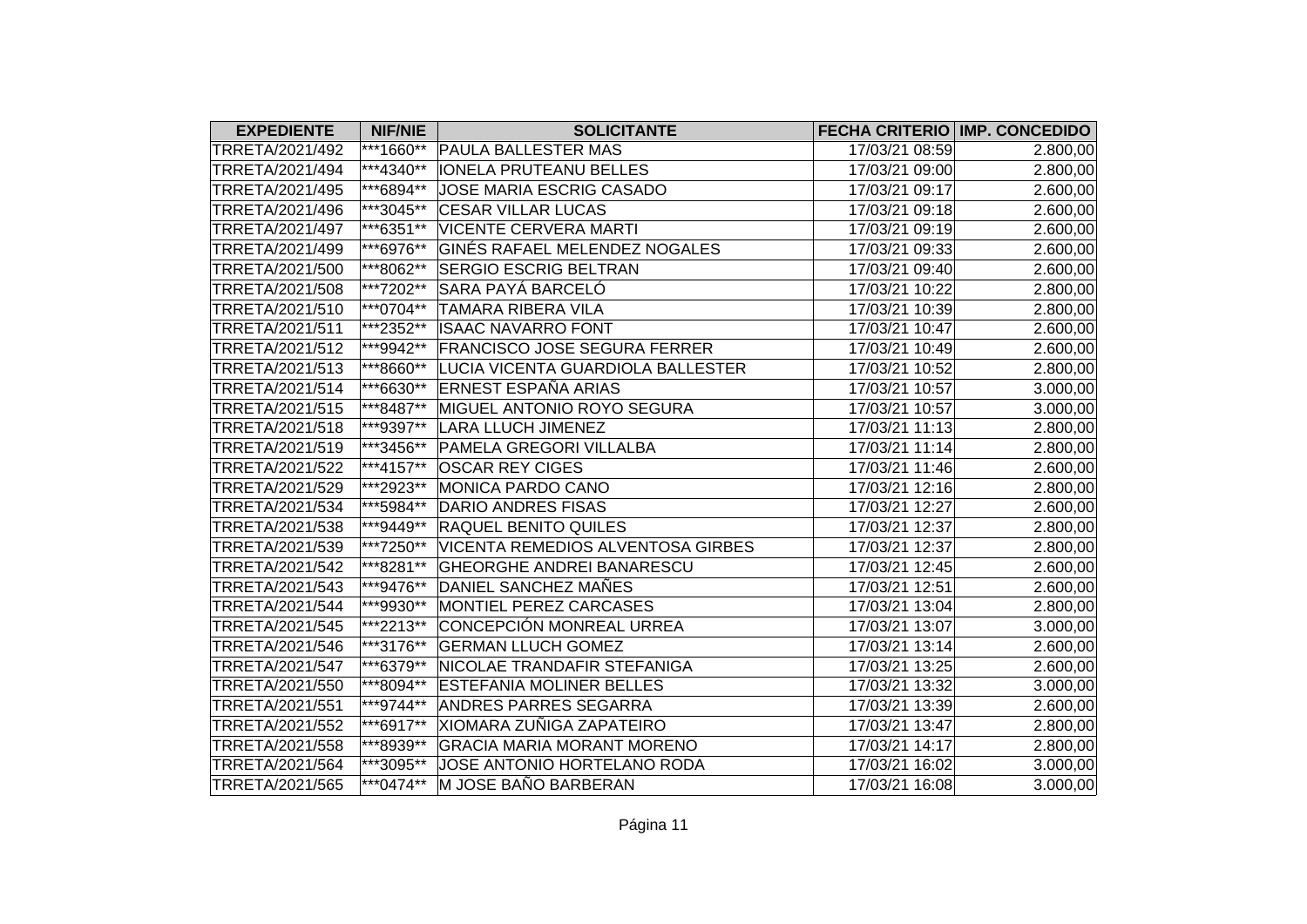| <b>EXPEDIENTE</b> | <b>NIF/NIE</b> | <b>SOLICITANTE</b>                   |                | FECHA CRITERIO IMP. CONCEDIDO |
|-------------------|----------------|--------------------------------------|----------------|-------------------------------|
| TRRETA/2021/566   | ***9343**      | CRISTINA DEL VALLE GUDIÑO PIN0       | 17/03/21 16:13 | 3.000,00                      |
| TRRETA/2021/567   | ***0730**      | <b>RAUL ALONSO VERCHER</b>           | 17/03/21 16:15 | 2.600,00                      |
| TRRETA/2021/568   | ***0580**      | M CONCEPCION CARRION BENEYTO         | 17/03/21 16:17 | 3.000,00                      |
| TRRETA/2021/569   | ***2466**      | <b>UMAR FAROOQ</b>                   | 17/03/21 16:31 | 2.600,00                      |
| TRRETA/2021/570   | ***1860**      | JOSE RAMON FRANCES SAEZ              | 17/03/21 16:40 | 3.000,00                      |
| TRRETA/2021/571   | ***5920**      | AITOR MANUEL GALLEGO APARICIO        | 17/03/21 17:01 | 2.600,00                      |
| TRRETA/2021/572   | ***8830**      | <b>ENCARNACION CABALLERO RENART</b>  | 17/03/21 17:09 | 3.000,00                      |
| TRRETA/2021/573   | ***7705**      | CONSUELO JOSE GARCIA BENEITO         | 17/03/21 17:09 | 2.800,00                      |
| TRRETA/2021/574   | ***9788**      | <b>RAUL CLAUDIU SIME</b>             | 17/03/21 17:17 | 2.600,00                      |
| TRRETA/2021/575   | ***1456**      | CECILIA GARCIA ECHEVARRIA            | 17/03/21 17:17 | 3.000,00                      |
| TRRETA/2021/576   | ***9557**      | <b>CRISTINA ELENA SERA</b>           | 17/03/21 17:19 | 2.800,00                      |
| TRRETA/2021/578   | ***1783**      | <b>IULIAN IRIMIA</b>                 | 17/03/21 17:25 | 2.600,00                      |
| TRRETA/2021/579   | ***5506**      | <b>JUDIT GARCIA GARCIA</b>           | 17/03/21 17:31 | 2.800,00                      |
| TRRETA/2021/580   | ***5288**      | ANA MARIA BERTOLIN BERTOLIN          | 17/03/21 17:33 | 3.000,00                      |
| TRRETA/2021/581   | ***3390**      | <b>PATRICIA JUAN PERALES</b>         | 17/03/21 17:38 | 2.800,00                      |
| TRRETA/2021/583   | ***2233**      | MIGUEL ANGEL LUPION GASCON           | 17/03/21 17:46 | 3.000,00                      |
| TRRETA/2021/584   | ***2301**      | M TERESA PERIS PIQUERAS              | 17/03/21 17:56 | 3.000,00                      |
| TRRETA/2021/588   | ***8495**      | ROSA CARMEN RODRIGUEZ CAMBRILS       | 17/03/21 18:08 | 3.000,00                      |
| TRRETA/2021/589   | ***2302**      | MANUELA SERRANO GOMEZ                | 17/03/21 18:16 | 3.000,00                      |
| TRRETA/2021/592   | ***0696**      | JOSE MARIA VICEDO CARBONELL          | 17/03/21 18:33 | 2.600,00                      |
| TRRETA/2021/594   | ***5344**      | <b>ROBERTO LUIS PUIG FUENTES</b>     | 17/03/21 18:42 | 3.000,00                      |
| TRRETA/2021/596   | ***8743**      | <b>SVETLANA BOYCHUK</b>              | 17/03/21 18:51 | 2.800,00                      |
| TRRETA/2021/603   | ***2513**      | MANUEL BALLESTER SANZ                | 17/03/21 20:04 | 2.600,00                      |
| TRRETA/2021/605   | ***3513**      | <b>LIDIA ALEIX SANCHO</b>            | 17/03/21 20:09 | 2.800,00                      |
| TRRETA/2021/610   | ***8722**      | ÁLVARO VÁZQUEZ ESPARZA               | 17/03/21 21:09 | 2.600,00                      |
| TRRETA/2021/612   | ***4408**      | CARLOS NADAL MARTINEZ                | 18/03/21 08:00 | 2.600,00                      |
| TRRETA/2021/614   | ***8716**      | ENRIQUE DALIA CIRUJEDA               | 18/03/21 08:48 | 2.600,00                      |
| TRRETA/2021/616   | ***0270**      | <b>AMPARO RIBES MORETO</b>           | 18/03/21 09:35 | 3.000,00                      |
| TRRETA/2021/619   | ***8027**      | <b>BLANCA ROSA CHAVEZ JUSTINIANO</b> | 18/03/21 09:43 | 3.000,00                      |
| TRRETA/2021/620   | ***5282**      | <b>MIGUEL GIL ALIAGA</b>             | 18/03/21 10:03 | 3.000,00                      |
| TRRETA/2021/623   | ***8536**      | <b>MARIA VICENTA BENEITO FERRI</b>   | 18/03/21 10:39 | 3.000,00                      |
| TRRETA/2021/626   | ***3527**      | SILVIA GALLACH CERDA                 | 18/03/21 11:17 | 2.800,00                      |
| TRRETA/2021/627   | ***0465**      | JOSE MIGUEL ESTEVE PEIRO             | 18/03/21 11:17 | 3.000,00                      |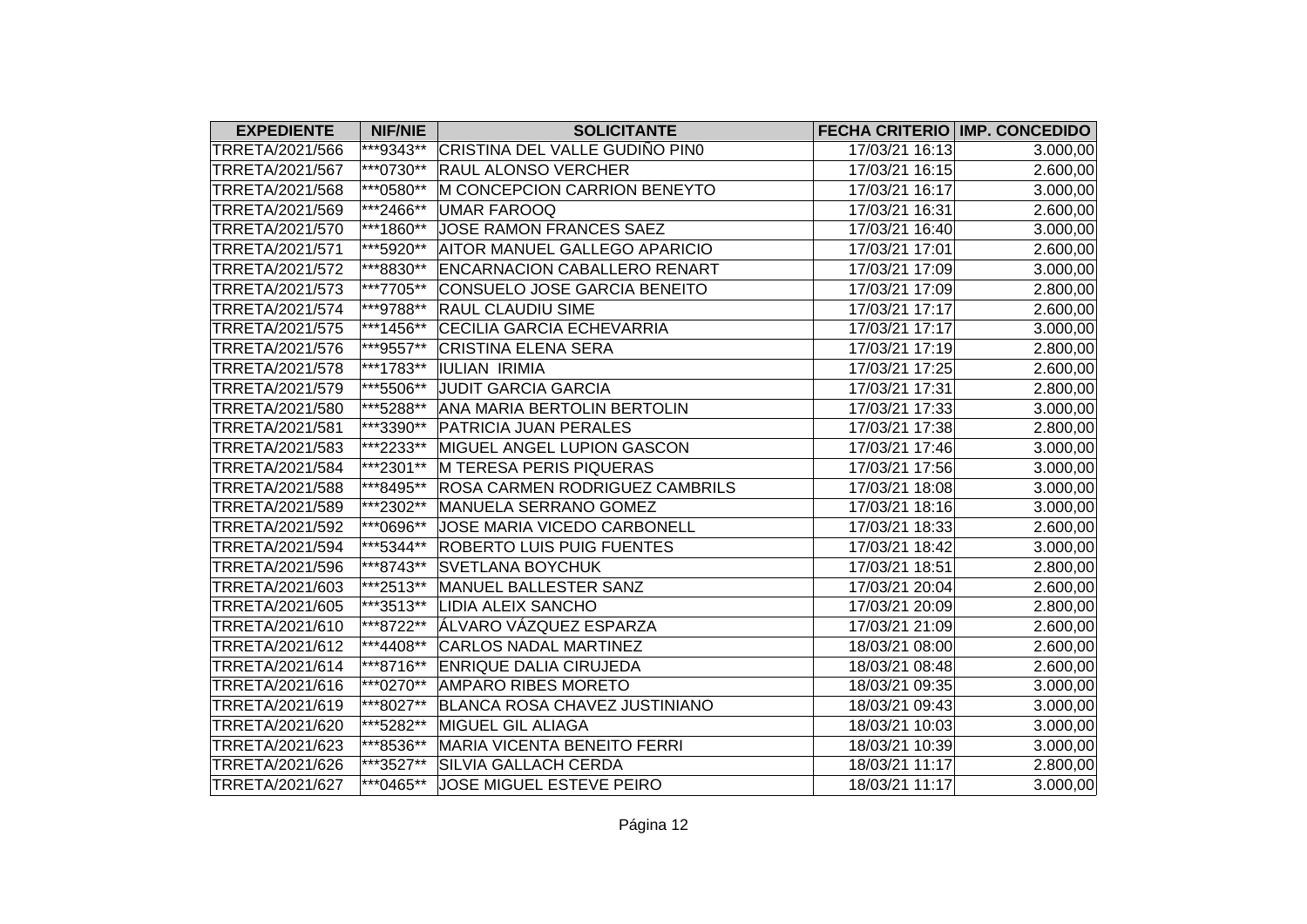| <b>EXPEDIENTE</b> | <b>NIF/NIE</b> | <b>SOLICITANTE</b>                 |                | <b>FECHA CRITERIO IMP. CONCEDIDO</b> |
|-------------------|----------------|------------------------------------|----------------|--------------------------------------|
| TRRETA/2021/628   | ***9470**      | JOAQUIN VIVES VICENS               | 18/03/21 11:18 | 3.000,00                             |
| TRRETA/2021/629   | ***6532**      | M AMPARO CRESPO GONZALEZ           | 18/03/21 11:19 | 2.800,00                             |
| TRRETA/2021/630   | ***8012**      | <b>JESUS JIMENEZ RIBES</b>         | 18/03/21 11:20 | 2.600,00                             |
| TRRETA/2021/632   | ***6532**      | M VICTORIA CRESPO GONZALEZ         | 18/03/21 11:31 | 2.800,00                             |
| TRRETA/2021/633   | ***4434**      | NORMAN JOSÉ CAPSETA ALCARAZ        | 18/03/21 11:48 | 2.600,00                             |
| TRRETA/2021/636   | ***6057**      | MONTSERRAT SELLES JOVER            | 18/03/21 12:09 | 3.000,00                             |
| TRRETA/2021/639   | ***5250**      | SANDRA CLOQUELL PLA                | 18/03/21 12:17 | 2.800,00                             |
| TRRETA/2021/640   | ***3072**      | <b>ELISABET SALA SARRION</b>       | 18/03/21 12:26 | 2.800,00                             |
| TRRETA/2021/642   | ***4430**      | PEDRO CANO ORTIZ                   | 18/03/21 12:35 | 2.600,00                             |
| TRRETA/2021/644   | ***0416**      | <b>MARIA CARMEN ORTOLA FERRA</b>   | 18/03/21 12:40 | 3.000,00                             |
| TRRETA/2021/649   | ***7070**      | <b>MARIA DOMINGO CHIVA</b>         | 18/03/21 13:02 | 2.800,00                             |
| TRRETA/2021/650   | ***5474**      | <b>ELENA HERRERO GARCIA</b>        | 18/03/21 13:03 | 2.800,00                             |
| TRRETA/2021/651   | ***3138**      | LUIS SEGUI DURA                    | 18/03/21 13:05 | 2.600,00                             |
| TRRETA/2021/653   | ***5858**      | ISAAC HERMINI MARTINEZ ALONSO      | 18/03/21 13:08 | 2.600,00                             |
| TRRETA/2021/654   | ***3633**      | ALBERTINA BURGUERA GIMENEZ         | 18/03/21 13:09 | 2.800,00                             |
| TRRETA/2021/659   | ***1828**      | MARIA ROSA MARTIN DE LA PLAZA RUIZ | 18/03/21 13:25 | 3.000,00                             |
| TRRETA/2021/660   | ***2374**      | SANDRA FERNANDEZ BELMONTE          | 18/03/21 13:26 | 2.800,00                             |
| TRRETA/2021/664   | ***2002**      | JOSÉ LUIS GÓMEZ GASCON             | 18/03/21 13:50 | 3.000,00                             |
| TRRETA/2021/669   | ***7992**      | LUIS JORGE RAMOS PLA               | 18/03/21 14:21 | 2.600,00                             |
| TRRETA/2021/670   | ***2776**      | DAVID VILA FRANCÉS                 | 18/03/21 14:29 | 3.000,00                             |
| TRRETA/2021/672   | ***5944**      | CARMELO BORDONADO DIAZ             | 18/03/21 15:20 | 2.600,00                             |
| TRRETA/2021/674   | ***8799**      | MÓNICA VILA BELLOT                 | 18/03/21 16:40 | 2.800,00                             |
| TRRETA/2021/679   | ***5593**      | <b>MARIA TERESA LLOPIS ODENA</b>   | 18/03/21 17:14 | 3.000,00                             |
| TRRETA/2021/681   | ***4918**      | <b>SERGIO BALBASTRE CAMARENA</b>   | 18/03/21 17:43 | 2.600,00                             |
| TRRETA/2021/684   | ***0386**      | <b>JOSE ALBIACH GRANCHA</b>        | 18/03/21 18:11 | 2.600,00                             |
| TRRETA/2021/685   | ***4913**      | <b>ALBA ESTRUCH GARCIA</b>         | 18/03/21 18:21 | 2.800,00                             |
| TRRETA/2021/686   | ***2196**      | MARIA DEL CARMEN GARCIA RODES      | 18/03/21 19:11 | 3.000,00                             |
| TRRETA/2021/688   | ***0376**      | <b>FABIAN MOLL GARCIA</b>          | 18/03/21 19:25 | 3.000,00                             |
| TRRETA/2021/691   | ***1984**      | <b>ERIK BROCKDORFF VIDAL MOLTO</b> | 18/03/21 20:30 | 3.000,00                             |
| TRRETA/2021/694   | ***9919**      | ENRIQUE DE LA TORRE CASAS          | 19/03/21 09:33 | 3.000,00                             |
| TRRETA/2021/695   | ***7678**      | <b>ROSITA MONSERRAT ESCRIG</b>     | 19/03/21 10:18 | 3.000,00                             |
| TRRETA/2021/696   | ***0364**      | SILVIA MUÑOZ LIZARBE               | 19/03/21 10:19 | 3.000,00                             |
| TRRETA/2021/698   | ***0338**      | JUAN PABLO BATRES MONZON           | 19/03/21 11:27 | 3.000,00                             |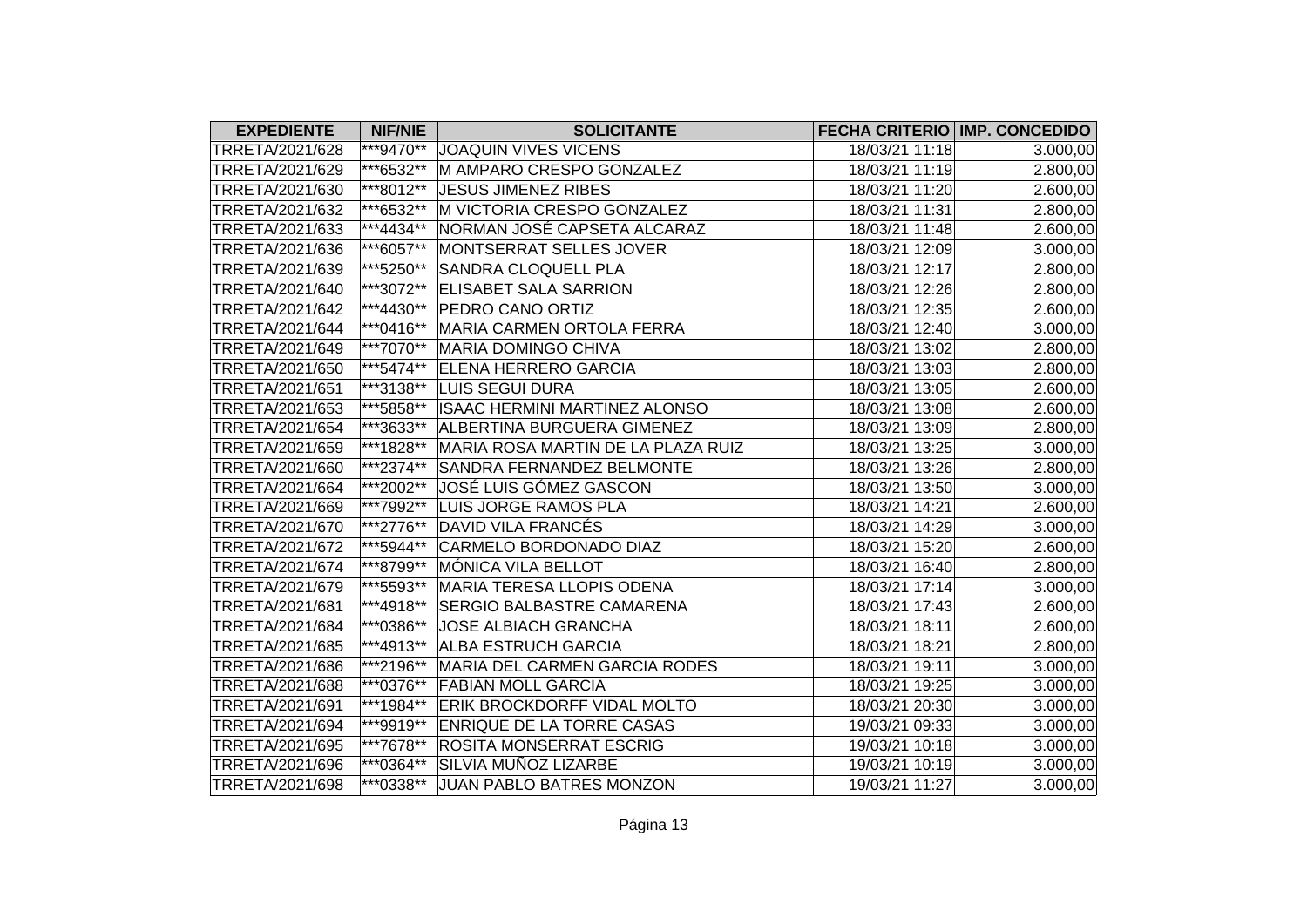| <b>EXPEDIENTE</b> | <b>NIF/NIE</b> | <b>SOLICITANTE</b>                    |                | FECHA CRITERIO IMP. CONCEDIDO |
|-------------------|----------------|---------------------------------------|----------------|-------------------------------|
| TRRETA/2021/699   | ***5813**      | JOSEP OLTRA VICEDO                    | 19/03/21 12:56 | 2.600,00                      |
| TRRETA/2021/706   | ***0634**      | <b>RUBEN CEBELLAN RAMOS</b>           | 21/03/21 20:38 | 2.600,00                      |
| TRRETA/2021/708   | ***8581**      | <b>SILVIA COLOMA SIRVENT</b>          | 21/03/21 21:05 | 3.000,00                      |
| TRRETA/2021/282   | ***7376**      | <b>SALVADOR GARCIA VALLS</b>          | 22/03/21 08:35 | 3.000,00                      |
| TRRETA/2021/711   | ***4116**      | <b>CARLOS PERELLO PASTOR</b>          | 22/03/21 09:11 | 2.600,00                      |
| TRRETA/2021/712   | ***9046**      | ERIKA XIMENA ALCIVAR PUENTES          | 22/03/21 09:23 | 2.800,00                      |
| TRRETA/2021/716   | ***6192**      | VICENTE JAVIER FRANCÉS SANCHIS        | 22/03/21 09:41 | 2.600,00                      |
| TRRETA/2021/717   | ***4600**      | NEUS ANDRÉS TORTOSA                   | 22/03/21 10:02 | 2.800,00                      |
| TRRETA/2021/720   | ***0375**      | ICIAR MARIA DOÑATE MARTINEZ           | 22/03/21 10:17 | 2.800,00                      |
| TRRETA/2021/723   | ***1849**      | MARIA ROSARIO MUÑOZ CABELLO           | 22/03/21 10:37 | 3.000,00                      |
| TRRETA/2021/724   | ***9576**      | <b>IVAN ESCORIHUELA SALES</b>         | 22/03/21 10:45 | 2.600,00                      |
| TRRETA/2021/725   | ***5983**      | JOSE VICENTE FERRER GREGORI           | 22/03/21 10:46 | 2.600,00                      |
| TRRETA/2021/726   | ***8465**      | <b>MARIA MORENO PALMERO</b>           | 22/03/21 10:58 | 2.800,00                      |
| TRRETA/2021/728   | ***0219**      | <b>MARIA CARMEN YUSTE ALACREU</b>     | 22/03/21 11:15 | 3.000,00                      |
| TRRETA/2021/730   | ***4970**      | MARIANA MIHAELA PADINEANU MASCARELL   | 22/03/21 11:23 | 2.800,00                      |
| TRRETA/2021/734   | ***3996**      | ARANZAZU BALBASTRE NOGUERA            | 22/03/21 11:39 | 2.800,00                      |
| TRRETA/2021/735   | ***0233**      | MARIA CARMEN ESTRUCH SANTACATALINA    | 22/03/21 11:53 | 3.000,00                      |
| TRRETA/2021/736   | ***1755**      | JUAN JOSÉ MALONDA BUIGUES             | 22/03/21 12:15 | 2.600,00                      |
| TRRETA/2021/737   | ***0641**      | <b>MARIA MARGARITA ARANCIBIA CARO</b> | 22/03/21 12:19 | 2.800,00                      |
| TRRETA/2021/739   | ***6191**      | ALEJANDRO VES BENEYTO                 | 22/03/21 12:24 | 2.600,00                      |
| TRRETA/2021/740   | ***8549**      | MONICA ADELA AVILA ITARTE             | 22/03/21 12:40 | 3.000,00                      |
| TRRETA/2021/742   | ***2180**      | <b>ANA TEROL ESQUIVA</b>              | 22/03/21 12:42 | 3.000,00                      |
| TRRETA/2021/744   | ***8978**      | JUAN IGNACIO SENDRA GARCIA            | 22/03/21 12:50 | 2.600,00                      |
| TRRETA/2021/746   | ***5328**      | <b>LARA PALMI PALMER</b>              | 22/03/21 13:04 | 2.800,00                      |
| TRRETA/2021/749   | ***8540**      | PURIFICACION BATALLER LOPEZ           | 22/03/21 13:09 | 3.000,00                      |
| TRRETA/2021/750   | ***3809**      | LOURDES VERDU VERDU                   | 22/03/21 13:09 | 2.800,00                      |
| TRRETA/2021/752   | ***9001**      | <b>MARCIAL FERRER RIBES</b>           | 22/03/21 13:15 | 3.000,00                      |
| TRRETA/2021/753   | ***9024**      | JOSEP PINEDA PEREZ                    | 22/03/21 13:18 | 2.600,00                      |
| TRRETA/2021/757   | ***5038**      | MARIA DEL MAR MAÑES MARQUES           | 22/03/21 13:30 | 2.800,00                      |
| TRRETA/2021/761   | ***4898**      | EVA MARIA SORNOSA GASSO               | 22/03/21 13:58 | 2.800,00                      |
| TRRETA/2021/762   | ***9509**      | ALMUDENA FERRER ALVAREZ               | 22/03/21 14:21 | 2.800,00                      |
| TRRETA/2021/764   | ***0352**      | <b>FRANCISCO PEREZ RAMOS</b>          | 22/03/21 14:37 | 2.600,00                      |
| TRRETA/2021/765   | ***8930**      | JOSE GARRIDO AGENJO                   | 22/03/21 14:46 | 3.000,00                      |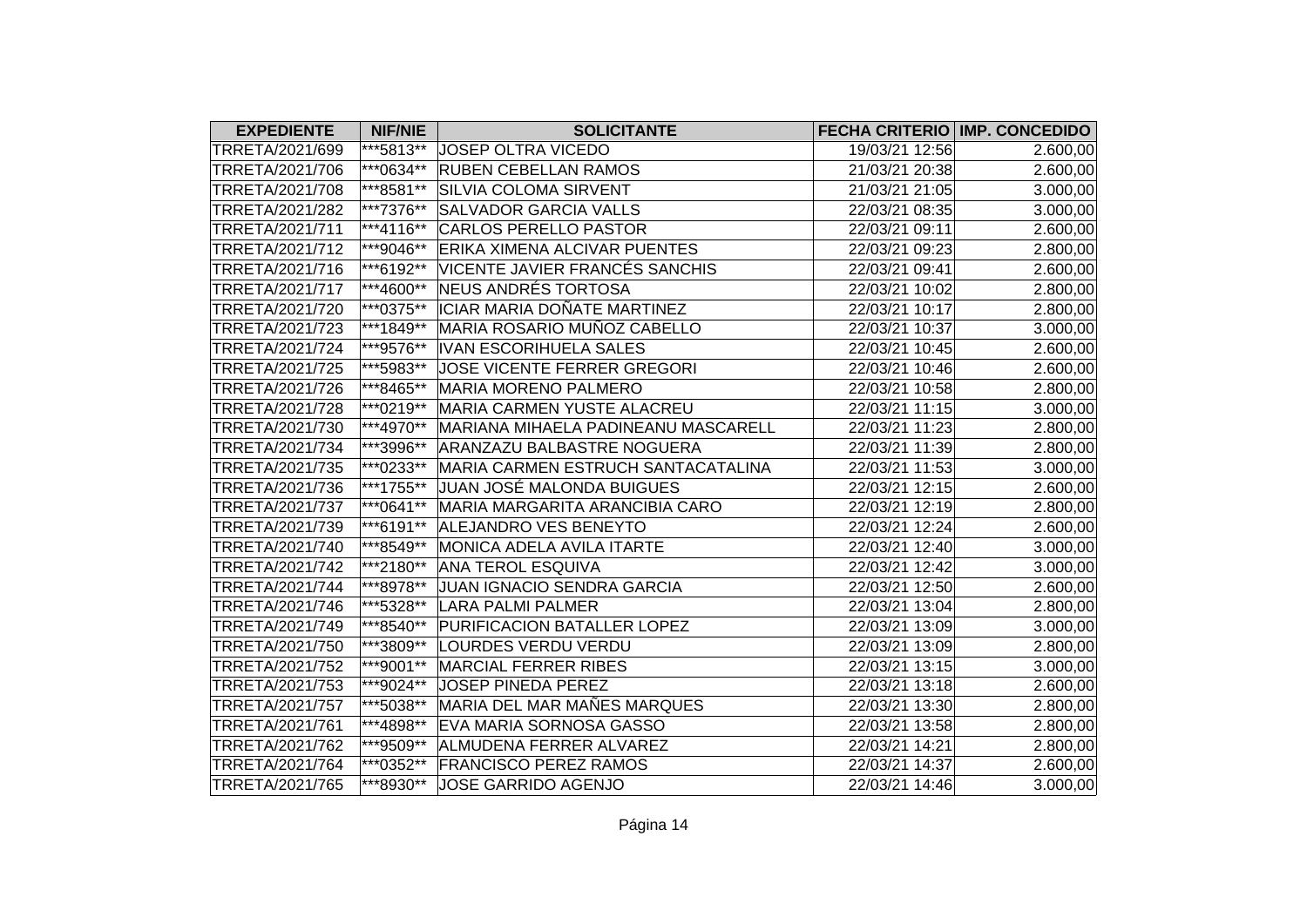| <b>EXPEDIENTE</b> | <b>NIF/NIE</b> | <b>SOLICITANTE</b>                 |                | <b>FECHA CRITERIO IMP. CONCEDIDO</b> |
|-------------------|----------------|------------------------------------|----------------|--------------------------------------|
| TRRETA/2021/768   | ***8773**      | <b>PAULA CRESPO SANCHEZ</b>        | 22/03/21 16:54 | 2.800,00                             |
| TRRETA/2021/770   | ***8306**      | <b>VICENTE TOMAS PORCAR SULLER</b> | 22/03/21 16:59 | 3.000,00                             |
| TRRETA/2021/771   | ***9117**      | <b>AROA PORCAR CHIVA</b>           | 22/03/21 17:10 | 2.800,00                             |
| TRRETA/2021/772   | ***4276**      | <b>SALVADOR ARLANDIS MARTI</b>     | 22/03/21 17:16 | 2.600,00                             |
| TRRETA/2021/775   | ***9383**      | JORGE ZAPATA BARROSO               | 22/03/21 17:28 | 2.600,00                             |
| TRRETA/2021/776   | ***9821**      | <b>CAROLINA TOLEDO ENCINAS</b>     | 22/03/21 17:33 | 2.800,00                             |
| TRRETA/2021/777   | ***6073**      | JUAN ANTONIO GONZALEZ GORJON       | 22/03/21 17:35 | 3.000,00                             |
| TRRETA/2021/779   | ***9115**      | MARIA RODRIGO MAÑEZ                | 22/03/21 18:01 | 2.800,00                             |
| TRRETA/2021/780   | ***8718**      | <b>JAIRO MASCARELL RIPOLL</b>      | 22/03/21 18:11 | 2.600,00                             |
| TRRETA/2021/782   | ***7113**      | <b>PETER MATTHIJS BOSCH</b>        | 22/03/21 18:17 | 3.000,00                             |
| TRRETA/2021/783   | ***0069**      | MARIA AMPARO PEREZ ORTOLA          | 22/03/21 18:17 | 3.000,00                             |
| TRRETA/2021/785   | ***6330**      | <b>JUAN SANCHIS JIMENEZ</b>        | 22/03/21 19:31 | 2.600,00                             |
| TRRETA/2021/786   | ***2496**      | MARIA MONTIEL BERTO GREGORI        | 22/03/21 19:45 | 2.800,00                             |
| TRRETA/2021/787   | ***5271**      | CARLOS BISBAL AÑO                  | 23/03/21 00:39 | 2.600,00                             |
| TRRETA/2021/788   | ***3170**      | <b>GABRIEL MONCHO MUT</b>          | 23/03/21 08:46 | 2.600,00                             |
| TRRETA/2021/796   | ***5892**      | ALEJANDRO MASCARELL RIPOLL         | 23/03/21 09:53 | 2.600,00                             |
| TRRETA/2021/797   | ***2626**      | <b>FELIX CABANES TORMO</b>         | 23/03/21 09:56 | 3.000,00                             |
| TRRETA/2021/798   | ***0520**      | <b>EVA NATALIA CLIMENT SANCHO</b>  | 23/03/21 10:12 | 3.000,00                             |
| TRRETA/2021/814   | ***1619**      | <b>DEBORAH COPPOLA</b>             | 23/03/21 10:55 | 2.800,00                             |
| TRRETA/2021/817   | ***3651**      | <b>RAMON RAMOS PASTOR</b>          | 23/03/21 11:09 | 2.600,00                             |
| TRRETA/2021/818   | ***9023**      | <b>ELADIO ROIG MASCARELL</b>       | 23/03/21 11:28 | 3.000,00                             |
| TRRETA/2021/807   | ***8876**      | <b>JOSE SALES TENA</b>             | 23/03/21 11:58 | 3.000,00                             |
| TRRETA/2021/808   | ***3828**      | <b>BEGOÑA GARCIA KERN</b>          | 23/03/21 12:03 | 2.800,00                             |
| TRRETA/2021/812   | ***2537**      | MARIA ESPERANZA ARBONA LLORET      | 23/03/21 12:18 | 2.800,00                             |
| TRRETA/2021/813   | ***4120**      | <b>DAVID ESCRIVA MELO</b>          | 23/03/21 12:20 | 2.600,00                             |
| TRRETA/2021/821   | ***3490**      | ANDRÉS ÚBEDA ABAD                  | 23/03/21 12:55 | 2.600,00                             |
| TRRETA/2021/822   | ***6607**      | RAQUEL PEÑARRUBIA IGEÑO            | 23/03/21 13:10 | 2.800,00                             |
| TRRETA/2021/824   | ***5287**      | <b>SUSEG NERI ROMERO DENIS</b>     | 23/03/21 13:20 | 2.800,00                             |
| TRRETA/2021/826   | ***4497**      | <b>ISABEL TARAZONA VIVEROS</b>     | 23/03/21 13:47 | 2.800,00                             |
| TRRETA/2021/827   | ***4673**      | <b>PAULA LLÁCER MARTÍNEZ</b>       | 23/03/21 13:54 | 3.000,00                             |
| TRRETA/2021/834   | ***5546**      | SONIA TAMARA ESCRIVA MARTINEZ      | 23/03/21 16:25 | 2.800,00                             |
| TRRETA/2021/836   | ***8709**      | CINTIA MENGUAL NAVARRETE           | 23/03/21 16:37 | 2.800,00                             |
| TRRETA/2021/844   | ***4258**      | MANUELA BENITEZ CAMPOS             | 23/03/21 17:31 | 3.000,00                             |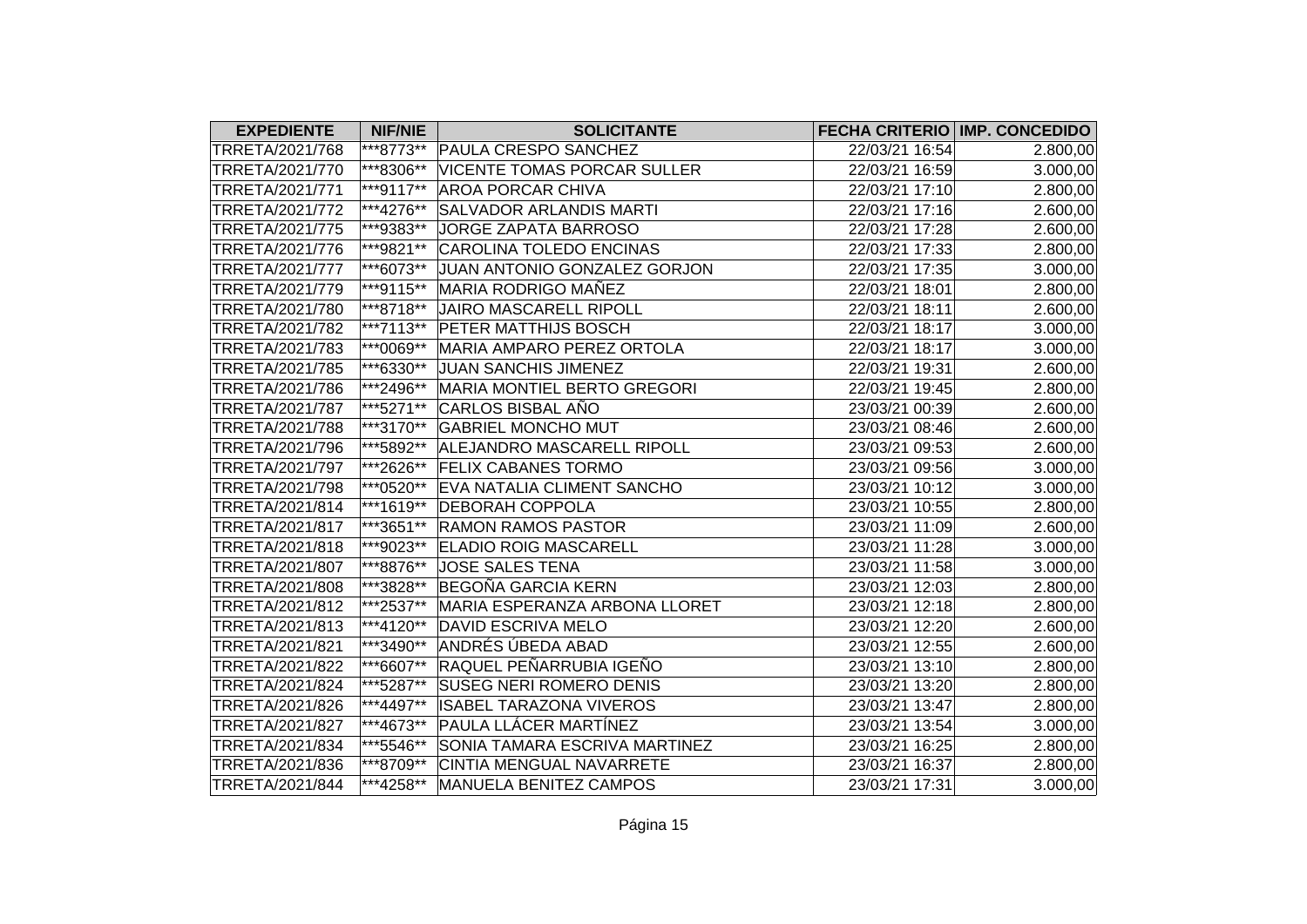| <b>EXPEDIENTE</b> | <b>NIF/NIE</b> | <b>SOLICITANTE</b>                     |                | FECHA CRITERIO IMP. CONCEDIDO |
|-------------------|----------------|----------------------------------------|----------------|-------------------------------|
| TRRETA/2021/846   | ***3185**      | JOSE ENRIQUE SANJUAN CATALA            | 23/03/21 18:32 | 2.600,00                      |
| TRRETA/2021/847   | ***4408**      | REBECA SANJUAN CATALA                  | 23/03/21 18:44 | 2.800,00                      |
| TRRETA/2021/852   | ***4310**      | <b>ESTER FRANCES ALONSO</b>            | 23/03/21 19:09 | 2.800,00                      |
| TRRETA/2021/853   | ***2403**      | ISMAEL MARTINEZ MASCARELL              | 23/03/21 19:30 | 2.600,00                      |
| TRRETA/2021/854   | ***2587**      | CELIA SANJUAN CATALA                   | 23/03/21 19:40 | 2.800,00                      |
| TRRETA/2021/855   | ***2568**      | JOSÉ ANTONIO CANO ROMAN                | 24/03/21 09:53 | 2.600,00                      |
| TRRETA/2021/791   | ***2001**      | MARÍA VICTORIA PUJADES SARRIÓN         | 24/03/21 10:37 | 3.000,00                      |
| TRRETA/2021/858   | ***2664**      | SONIA MARTINEZ VARGAS                  | 24/03/21 10:46 | 2.800,00                      |
| TRRETA/2021/860   | ***4266**      | <b>VICENTE MARTI SANTACATALINA</b>     | 24/03/21 10:54 | 2.600,00                      |
| TRRETA/2021/861   | ***1247**      | ALEXANDRA CEAUN CEAUN                  | 24/03/21 11:13 | 2.800,00                      |
| TRRETA/2021/862   | ***3444**      | <b>ELISEO FERRANDO SISTERNES</b>       | 24/03/21 11:15 | 2.600,00                      |
| TRRETA/2021/863   | ***2216**      | JOSE FERNANDO VERDU VALDES             | 24/03/21 11:40 | 2.600,00                      |
| TRRETA/2021/865   | ***6065**      | <b>GONZALO GABRIEL ROJAS RODRIGUEZ</b> | 24/03/21 11:58 | 2.600,00                      |
| TRRETA/2021/868   | ***2648**      | <b>MARIA ELGA ALMUNIA MOLINA</b>       | 24/03/21 12:03 | 2.800,00                      |
| TRRETA/2021/869   | ***3974**      | <b>VICENT FAUS GARCIA</b>              | 24/03/21 12:04 | 2.600,00                      |
| TRRETA/2021/870   | ***9685**      | <b>ANGELES MARCO CONCA</b>             | 24/03/21 12:27 | 2.800,00                      |
| TRRETA/2021/871   | ***5001**      | <b>TANIA ARTESERO VILCHES</b>          | 24/03/21 12:30 | 2.800,00                      |
| TRRETA/2021/873   | ***6552**      | <b>AGUEDA CHULIA MARIN</b>             | 24/03/21 12:39 | 2.800,00                      |
| TRRETA/2021/874   | ***6877**      | <b>FABIANA ANDREEA FILIPAN</b>         | 24/03/21 12:56 | 2.800,00                      |
| TRRETA/2021/876   | ***0389**      | <b>MARIA JOSE TORRES FERRER</b>        | 24/03/21 13:06 | 3.000,00                      |
| TRRETA/2021/877   | ***3507**      | <b>VERONICA BADENES CLARI</b>          | 24/03/21 13:07 | 2.800,00                      |
| TRRETA/2021/879   | ***2322**      | MONICA BENAVENT FERRANDO               | 24/03/21 13:21 | 2.800,00                      |
| TRRETA/2021/881   | ***0167**      | MARIA ISABEL FAYOS BALAGUER            | 24/03/21 13:29 | 3.000,00                      |
| TRRETA/2021/883   | ***3153**      | <b>OSCAR GARCIA TALAVAN</b>            | 24/03/21 13:31 | 2.600,00                      |
| TRRETA/2021/884   | $***1414**$    | JOSE ANTONIO SEGARRA MELIA             | 24/03/21 13:37 | 3.000,00                      |
| TRRETA/2021/888   | ***9122**      | JORGE PEÑA OSUNA                       | 24/03/21 16:01 | 2.600,00                      |
| TRRETA/2021/889   | ***5575**      | AMPARO IRANZO JUAN                     | 24/03/21 16:18 | 2.800,00                      |
| TRRETA/2021/890   | ***4586**      | JOAN COMPANY RIBELLES                  | 24/03/21 16:28 | 2.600,00                      |
| TRRETA/2021/892   | ***8660**      | <b>ALFREDO MONTANER MORANT</b>         | 24/03/21 17:26 | 2.600,00                      |
| TRRETA/2021/893   | ***4200**      | MARIA DESAMPARADOS FERRANDO BALLESTER  | 24/03/21 17:54 | 2.800,00                      |
| TRRETA/2021/895   | ***0251**      | <b>ALINA FELIP BERNAT</b>              | 24/03/21 18:13 | 2.800,00                      |
| TRRETA/2021/897   | ***9385**      | <b>FRANCISCO CEBRIAN CARRION</b>       | 24/03/21 18:29 | 3.000,00                      |
| TRRETA/2021/900   | ***4880**      | MARTIN CAÑAS MASCARELL                 | 24/03/21 19:12 | 2.600,00                      |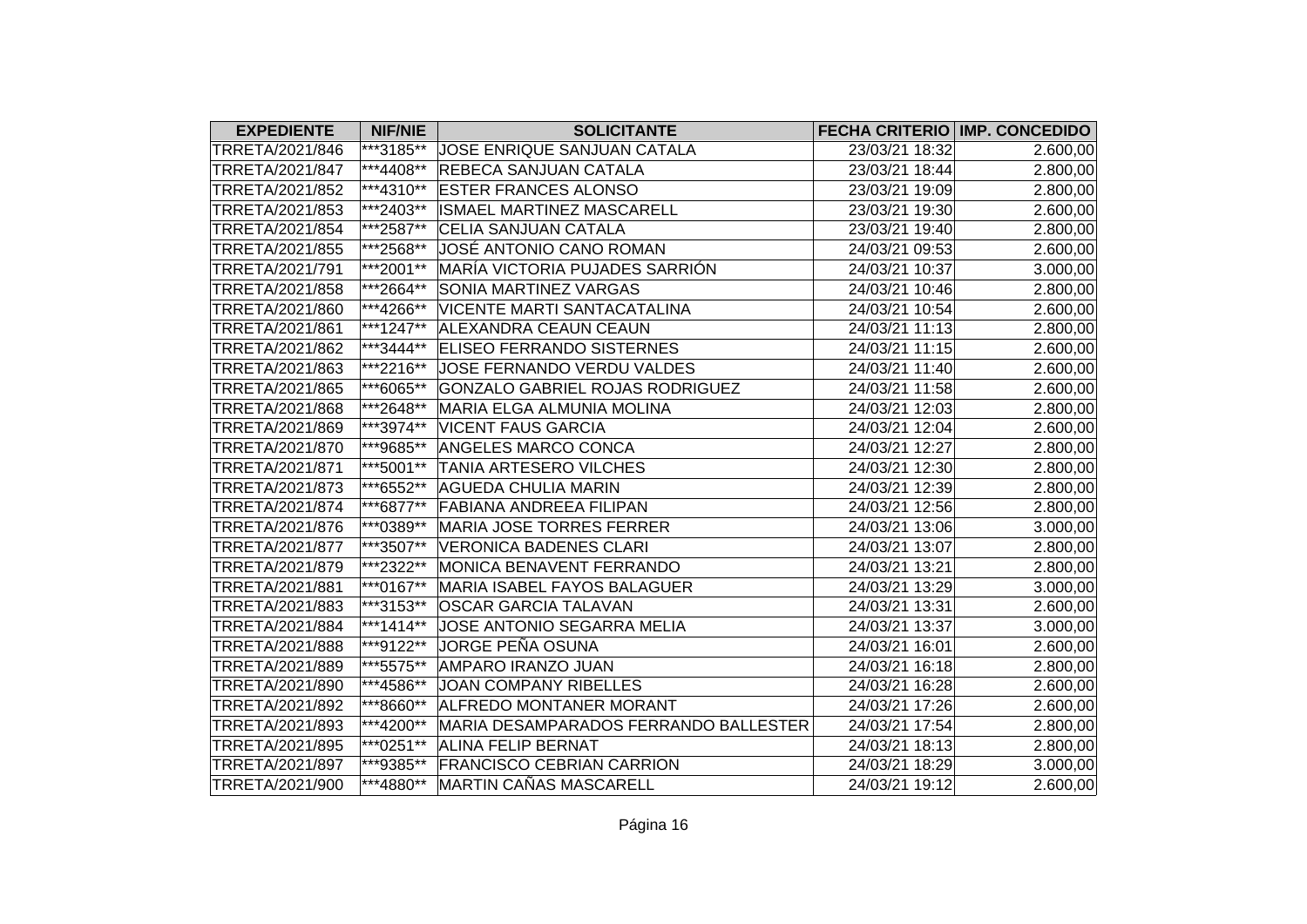| <b>EXPEDIENTE</b> | <b>NIF/NIE</b>            | <b>SOLICITANTE</b>                  |                | FECHA CRITERIO IMP. CONCEDIDO |
|-------------------|---------------------------|-------------------------------------|----------------|-------------------------------|
| TRRETA/2021/905   | ***1472**                 | JOAQUIN BERTOMEU ORDIÑANA           | 24/03/21 19:36 | 3.000,00                      |
| TRRETA/2021/914   | ***6027**                 | JOSE TOMAS BELTRAN                  | 25/03/21 09:46 | 2.600,00                      |
| TRRETA/2021/915   | ***9490**                 | <b>DORIN MURESAN</b>                | 25/03/21 09:56 | 2.600,00                      |
| TRRETA/2021/916   | ***2791**                 | JOSE EVARISTO MARTINEZ CLIMENT      | 25/03/21 10:20 | 2.600,00                      |
| TRRETA/2021/919   | ***8706**                 | <b>DAMIAN PARIS TOJO</b>            | 25/03/21 10:40 | 2.600,00                      |
| TRRETA/2021/922   | ***0569**                 | JOSE JULIO ESPERT MARTINEZ          | 25/03/21 11:12 | 3.000,00                      |
| TRRETA/2021/925   | $\overline{***3671^{**}}$ | ROCIO BAÑULS CALAFAT                | 25/03/21 11:31 | 2.800,00                      |
| TRRETA/2021/927   | ***5339**                 | JORGE MARTINEZ MURCIA               | 25/03/21 11:58 | 2.600,00                      |
| TRRETA/2021/928   | ***3608**                 | MARIA CONSUELO BIXQUERT BADENES     | 25/03/21 12:24 | 2.800,00                      |
| TRRETA/2021/930   | ***6865**                 | <b>CRISTINA PONS VALLE</b>          | 25/03/21 12:36 | 2.800,00                      |
| TRRETA/2021/933   | ***5151**                 | <b>ADAM RODRIGUEZ ROVIRA</b>        | 25/03/21 13:09 | 2.600,00                      |
| TRRETA/2021/934   | ***1990**                 | JOSE MIGUEL CHAFER SOLER            | 25/03/21 13:13 | 3.000,00                      |
| TRRETA/2021/935   | ***9622**                 | JOSE RAMON GASSO VILA               | 25/03/21 13:18 | 2.600,00                      |
| TRRETA/2021/938   | ***5171**                 | MARIA INMACULADA MARTINEZ MURCIA    | 25/03/21 13:34 | 2.800,00                      |
| TRRETA/2021/940   | ***4472**                 | <b>SERGIO OLASO PLANA</b>           | 25/03/21 13:44 | 2.600,00                      |
| TRRETA/2021/942   | ***4332**                 | <b>RAFAEL OLTRA MORENO</b>          | 25/03/21 13:52 | 2.600,00                      |
| TRRETA/2021/943   | ***1262**                 | <b>EDMUNDO JOSE SILVESTRE RUBIO</b> | 25/03/21 13:58 | 3.000,00                      |
| TRRETA/2021/944   | ***7026**                 | <b>FERMIN FERRER TEJADA</b>         | 25/03/21 14:01 | 3.000,00                      |
| TRRETA/2021/947   | ***3027**                 | JUAN DANIEL JOVER PIQUERES          | 25/03/21 14:12 | 2.600,00                      |
| TRRETA/2021/948   | ***6309**                 | DARIO VICENTE GRAU BALLESTA         | 25/03/21 14:20 | 2.600,00                      |
| TRRETA/2021/951   | ***8947**                 | OMAR ISAAC ARMIJO CONTRERAS         | 25/03/21 15:55 | 2.600,00                      |
| TRRETA/2021/957   | ***6438**                 | <b>LUCIA SALES PASTOR</b>           | 25/03/21 16:53 | 2.800,00                      |
| TRRETA/2021/958   | ***4097**                 | JORGE LAVERNIA BELTRAN              | 25/03/21 16:56 | 2.600,00                      |
| TRRETA/2021/960   | ***5318**                 | <b>EWELINA GAJEWSKA</b>             | 25/03/21 17:06 | 2.800,00                      |
| TRRETA/2021/964   | ***8871**                 | MONSERRAT AGUT QUEROL               | 25/03/21 17:45 | 3.000,00                      |
| TRRETA/2021/966   | ***6066**                 | <b>VICENTE MEDALL RAMOS</b>         | 25/03/21 18:16 | 2.600,00                      |
| TRRETA/2021/967   | ***4464**                 | MARIA DOLORES PLA MARTINEZ          | 25/03/21 18:22 | 3.000,00                      |
| TRRETA/2021/968   | ***7986**                 | <b>LAURA PEREZ ALCAIDE</b>          | 25/03/21 18:24 | 3.000,00                      |
| TRRETA/2021/970   | ***1601**                 | <b>SERGIO JUAN OLCINA MARTINEZ</b>  | 25/03/21 18:34 | 3.000,00                      |
| TRRETA/2021/971   | ***1037**                 | MARIA YOLANDA PUIG MORALES          | 25/03/21 18:47 | 3.000,00                      |
| TRRETA/2021/974   | ***0881**                 | <b>MARIO PELLICER IBAÑEZ</b>        | 25/03/21 19:03 | 3.000,00                      |
| TRRETA/2021/975   | ***0167**                 | EDUARDO MIRO DE LOS RIOS            | 25/03/21 19:04 | 3.000,00                      |
| TRRETA/2021/976   | ***5340**                 | <b>SANDRA MARTINEZ TORMO</b>        | 25/03/21 19:08 | 2.800,00                      |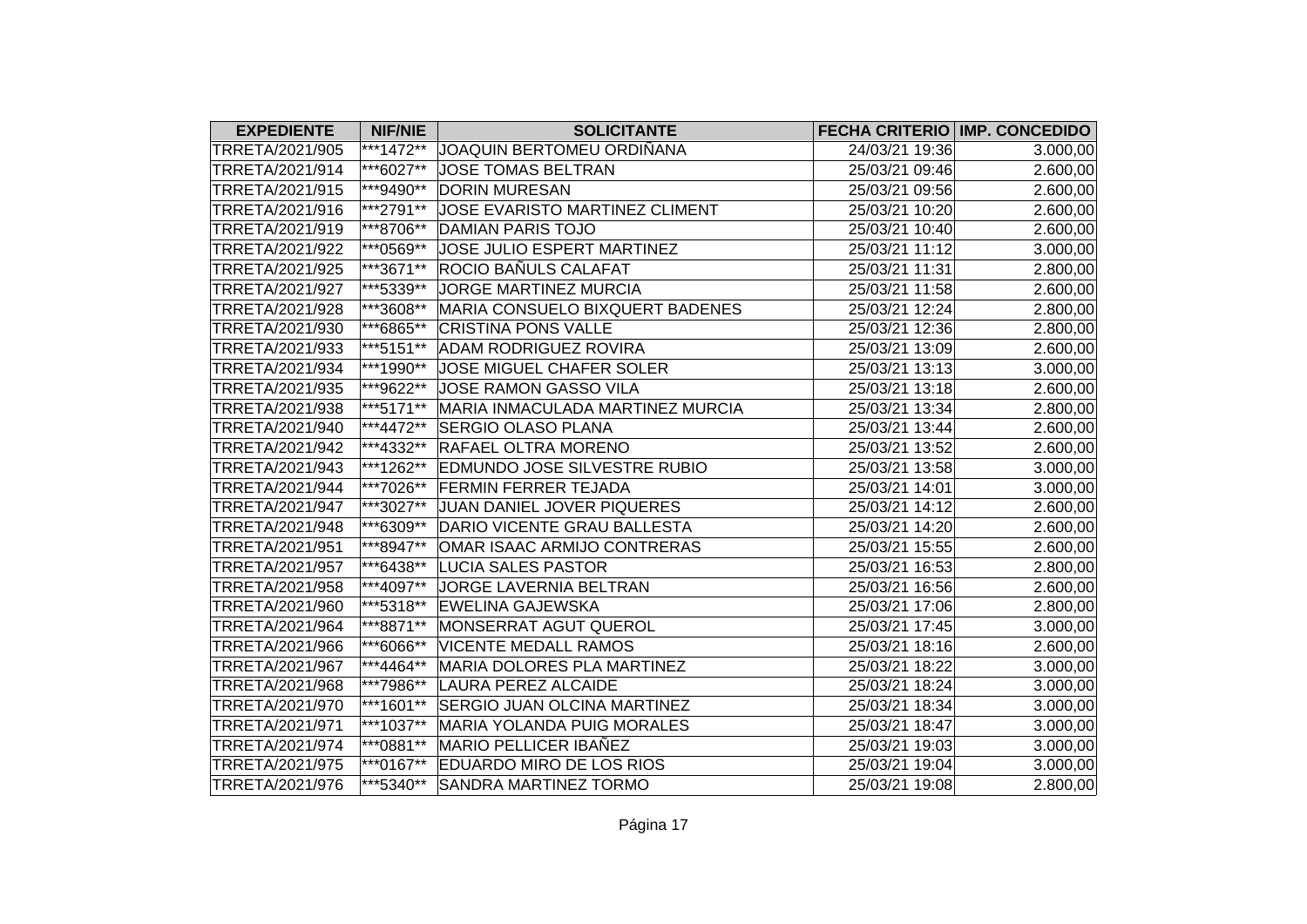| <b>EXPEDIENTE</b>           | <b>NIF/NIE</b> | <b>SOLICITANTE</b>                         |                | <b>FECHA CRITERIO IMP. CONCEDIDO</b> |
|-----------------------------|----------------|--------------------------------------------|----------------|--------------------------------------|
| TRRETA/2021/978             | ***5190**      | <b>EVA GINER MARTINEZ</b>                  | 25/03/21 20:16 | 2.800,00                             |
| TRRETA/2021/979             | ***5798**      | TIBERIU PAUL CAPRAS                        | 25/03/21 20:28 | 3.000,00                             |
| TRRETA/2021/980             | ***4836**      | MIHAELA POP                                | 25/03/21 20:33 | 2.800,00                             |
| TRRETA/2021/984             | ***1240**      | <b>ENRIQUE CANET VERDU</b>                 | 26/03/21 09:53 | 3.000,00                             |
| TRRETA/2021/985             | ***2533**      | JOAN RAY RAMAS CONDE                       | 26/03/21 09:56 | 2.600,00                             |
| TRRETA/2021/987             | ***9156**      | MIRELLA BENAVENTE GOMEZ                    | 26/03/21 10:21 | 2.800,00                             |
| TRRETA/2021/990             | ***6578**      | <b>LAURA RIBES CASTELLOTE</b>              | 26/03/21 10:34 | 2.800,00                             |
| TRRETA/2021/992             | ***8151**      | REBECA MAZCUÑAN HERRAIZ                    | 26/03/21 10:54 | 2.800,00                             |
| TRRETA/2021/993             | ***3747**      | <b>SAMUEL SOLER SOLAZ</b>                  | 26/03/21 10:54 | 2.600,00                             |
| TRRETA/2021/1003            | ***0898**      | <b>FLORIN VLADUCA</b>                      | 26/03/21 12:52 | 2.600,00                             |
| TRRETA/2021/1004            | $ ***0337**$   | SCHELTO FEYO BARON VAN HEEMSTRA            | 26/03/21 13:00 | 3.000,00                             |
| TRRETA/2021/1012            | ***4432**      | LUCAS BELTRAN FABREGAT                     | 26/03/21 17:38 | 2.600,00                             |
| TRRETA/2021/1014  ***2625** |                | <b>MARIA LUISA GARCIA FIGUERES</b>         | 26/03/21 18:12 | 2.800,00                             |
| TRRETA/2021/1018  ***8990** |                | <b>MARGARITA NIÑEROLA MARQUES</b>          | 26/03/21 19:21 | 3.000,00                             |
| TRRETA/2021/1020            | ***2291**      | SANTOS DEISY PADILLA ZAVALA                | 26/03/21 19:51 | 3.000,00                             |
| TRRETA/2021/1021            | ***1619**      | <b>FERNANDO AGUILERA ROMERO</b>            | 26/03/21 19:57 | 3.000,00                             |
| TRRETA/2021/1023            | $ ***3013**$   | MARIA CARMEN LLOPIS ROSELLO                | 27/03/21 18:23 | 2.800,00                             |
| TRRETA/2021/1024  ***9870** |                | SIMONA BEVAN CONSTANTINESCU                | 27/03/21 19:28 | 3.000,00                             |
| TRRETA/2021/1025  ***3762** |                | LAURA L. PULLAS VERA                       | 27/03/21 19:54 | 2.800,00                             |
| TRRETA/2021/1027            | ***5423**      | JUAN JOSE SALES SALES                      | 27/03/21 22:05 | 3.000,00                             |
| TRRETA/2021/1029  ***1561** |                | ARNAU MARZO SÁNCHEZ                        | 28/03/21 20:08 | 2.600,00                             |
| TRRETA/2021/1032            | ***9807**      | <b>FRANCISCO RAMON TORREGROSA MARTINEZ</b> | 29/03/21 09:36 | 2.600,00                             |
| TRRETA/2021/1033  ***1363** |                | MARIA REGINA CASTELLO CALATAYUD            | 29/03/21 10:04 | 3.000,00                             |
| TRRETA/2021/1035  ***4258** |                | JOSE ELIAS PELUFO BIXQUERT                 | 29/03/21 10:17 | 2.600,00                             |
| TRRETA/2021/1038            | $**1363**$     | <b>LAHCEN NAITHAMOU</b>                    | 29/03/21 10:35 | 2.600,00                             |
| TRRETA/2021/1043            | ***4873**      | PATRICIO ZARAGOZA PUIG                     | 29/03/21 11:18 | 2.600,00                             |
| TRRETA/2021/1044            | ***7883**      | <b>LEILA TOUNSI</b>                        | 29/03/21 11:19 | 3.000,00                             |
| TRRETA/2021/1046  ***3989** |                | <b>SONIA SALA SORIANO</b>                  | 29/03/21 11:23 | 2.800,00                             |
| TRRETA/2021/1047  ***5534** |                | <b>PASCUAL PALMER CABRERA</b>              | 29/03/21 11:25 | 2.600,00                             |
| TRRETA/2021/1052            | $ ***0674**$   | <b>GEORGIANA DOGARU</b>                    | 29/03/21 12:08 | 2.800,00                             |
| TRRETA/2021/1055            | $ ***0009**$   | JOSE VAÑO PAVIA                            | 29/03/21 12:34 | 3.000,00                             |
| TRRETA/2021/1058            | ***4218**      | <b>MARIA JESUS MOSCARDO MASIP</b>          | 29/03/21 13:00 | 3.000,00                             |
| TRRETA/2021/1060 ***4065**  |                | <b>HARNEK SINGH</b>                        | 29/03/21 13:17 | 2.600,00                             |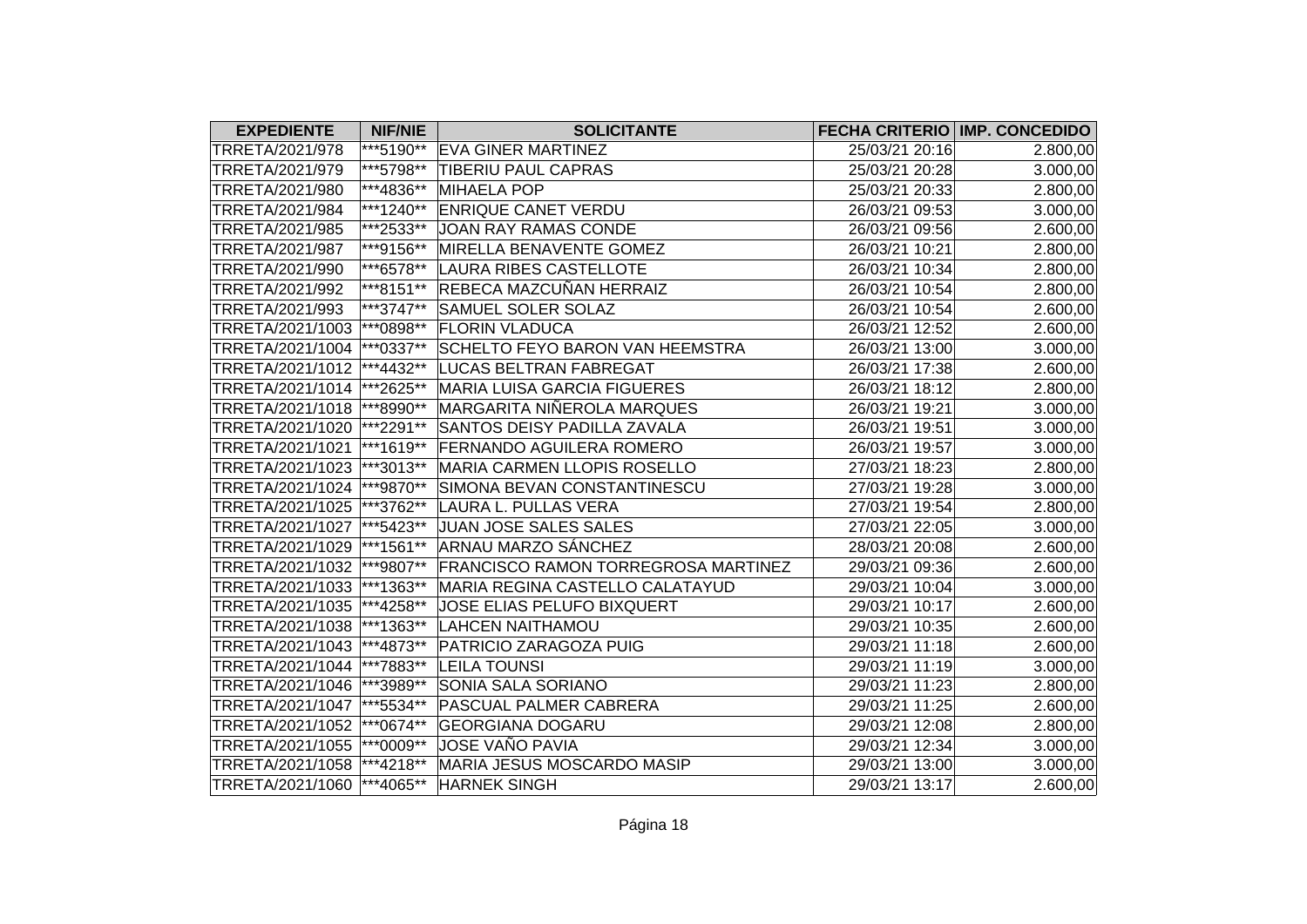| <b>EXPEDIENTE</b>           | <b>NIF/NIE</b> | <b>SOLICITANTE</b>                      |                | FECHA CRITERIO IMP. CONCEDIDO |
|-----------------------------|----------------|-----------------------------------------|----------------|-------------------------------|
| TRRETA/2021/1064  ***2169** |                | MIGUEL ANGEL BORRULL MARIN              | 29/03/21 13:50 | 2.600,00                      |
| TRRETA/2021/1071  ***9326** |                | HALYNA MALYSH POQUET                    | 29/03/21 15:38 | 2.800,00                      |
| TRRETA/2021/1075  ***6943** |                | JUAN CARLOS BALDOVI PONT                | 29/03/21 16:35 | 2.600,00                      |
| TRRETA/2021/1077  ***9399** |                | JOSE PELLICER MAFE                      | 29/03/21 16:48 | 3.000,00                      |
| TRRETA/2021/1078  ***3873** |                | <b>MARTIN BUSCOVEANU TARTA</b>          | 29/03/21 16:52 | 3.000,00                      |
| TRRETA/2021/1082  ***5874** |                | <b>ARIF RAJA FAISAL</b>                 | 29/03/21 17:25 | 2.600,00                      |
| TRRETA/2021/1083  ***3934** |                | JOSEP NICOLAS CAMAÑES                   | 29/03/21 17:31 | 2.600,00                      |
| TRRETA/2021/1084  ***5703** |                | <b>GURJEET SINGH KAUR</b>               | 29/03/21 17:40 | 2.600,00                      |
| TRRETA/2021/1085  ***5273** |                | JOANA SANCHEZ HERNANDEZ                 | 29/03/21 17:42 | 2.800,00                      |
| TRRETA/2021/1087  ***8806** |                | <b>HARDEEP KAUR</b>                     | 29/03/21 17:51 | 2.800,00                      |
| TRRETA/2021/1088  ***2673** |                | <b>SERGIO RUMBAU FEMENIA</b>            | 29/03/21 18:04 | 2.600,00                      |
| TRRETA/2021/1090  ***9278** |                | <b>DANIEL TRIPIANA GARCIA</b>           | 29/03/21 18:33 | 2.600,00                      |
| TRRETA/2021/1095  ***3268** |                | HICHAM EL MAAYZA NAWAOUI                | 29/03/21 19:46 | 2.600,00                      |
| TRRETA/2021/1099  ***6689** |                | <b>JESUS LOPEZ MOLINA</b>               | 29/03/21 23:01 | 2.600,00                      |
| TRRETA/2021/1102  ***8289** |                | SEBASTIÀ MARTÍNEZ CARRATALÀ             | 30/03/21 09:41 | 3.000,00                      |
| TRRETA/2021/1105  ***2433** |                | <b>MARIA ESTER TALENS SANCHEZ</b>       | 30/03/21 10:22 | 2.800,00                      |
| TRRETA/2021/1110  ***2634** |                | <b>ANTONIO VICENTE ROMERO ALBUIXECH</b> | 30/03/21 10:59 | 2.600,00                      |
| TRRETA/2021/1113  ***7651** |                | ALBERTO ZARAGOZA PUIG                   | 30/03/21 11:17 | 3.000,00                      |
| TRRETA/2021/1114  ***5640** |                | MIQUEL PEREZ MARTI                      | 30/03/21 11:18 | 2.600,00                      |
| TRRETA/2021/1120  ***7578** |                | <b>RODICA IONESCU IONESCU</b>           | 30/03/21 12:09 | 2.800,00                      |
| TRRETA/2021/1121  ***6040** |                | <b>IRIS APARICIO GRAMAJE</b>            | 30/03/21 12:23 | 2.800,00                      |
| TRRETA/2021/1122  ***6297** |                | LUCRETIA VALEAN                         | 30/03/21 12:30 | 3.000,00                      |
| TRRETA/2021/1124  ***9533** |                | JAUME GALLENT AUSINA                    | 30/03/21 12:44 | 2.600,00                      |
| TRRETA/2021/1127  ***4325** |                | JOSE MANUEL GIMENO TARANCON             | 30/03/21 13:36 | 2.600,00                      |
| TRRETA/2021/1130  ***5409** |                | <b>ANDRES GOMEZ ALGABA</b>              | 30/03/21 14:45 | 2.600,00                      |
| TRRETA/2021/1135  ***8964** |                | <b>MARIA CARMEN PONS SANZ</b>           | 30/03/21 16:51 | 3.000,00                      |
| TRRETA/2021/1138  ***2455** |                | JUAN JOSE FAYOS MARCO                   | 30/03/21 17:24 | 3.000,00                      |
| TRRETA/2021/1139  ***0134** |                | M <sup>a</sup> JESÚS MARTÍNEZ AZNAR     | 30/03/21 18:09 | 2.800,00                      |
| TRRETA/2021/1140  ***0881** |                | <b>CARMEN MORATAL MARTI</b>             | 30/03/21 18:24 | 3.000,00                      |
| TRRETA/2021/1147  ***9079** |                | <b>JORDI GISBERT PEREZ</b>              | 31/03/21 08:48 | 2.600,00                      |
| TRRETA/2021/1150  ***5977** |                | <b>INGA SADBARAITE</b>                  | 31/03/21 10:37 | 2.800,00                      |
| TRRETA/2021/1151  ***2047** |                | JOEL LOZANO CASANOVA                    | 31/03/21 10:38 | 2.600,00                      |
| TRRETA/2021/1155  ***0545** |                | NADIA SANZ SOLVES                       | 31/03/21 11:31 | 2.800,00                      |